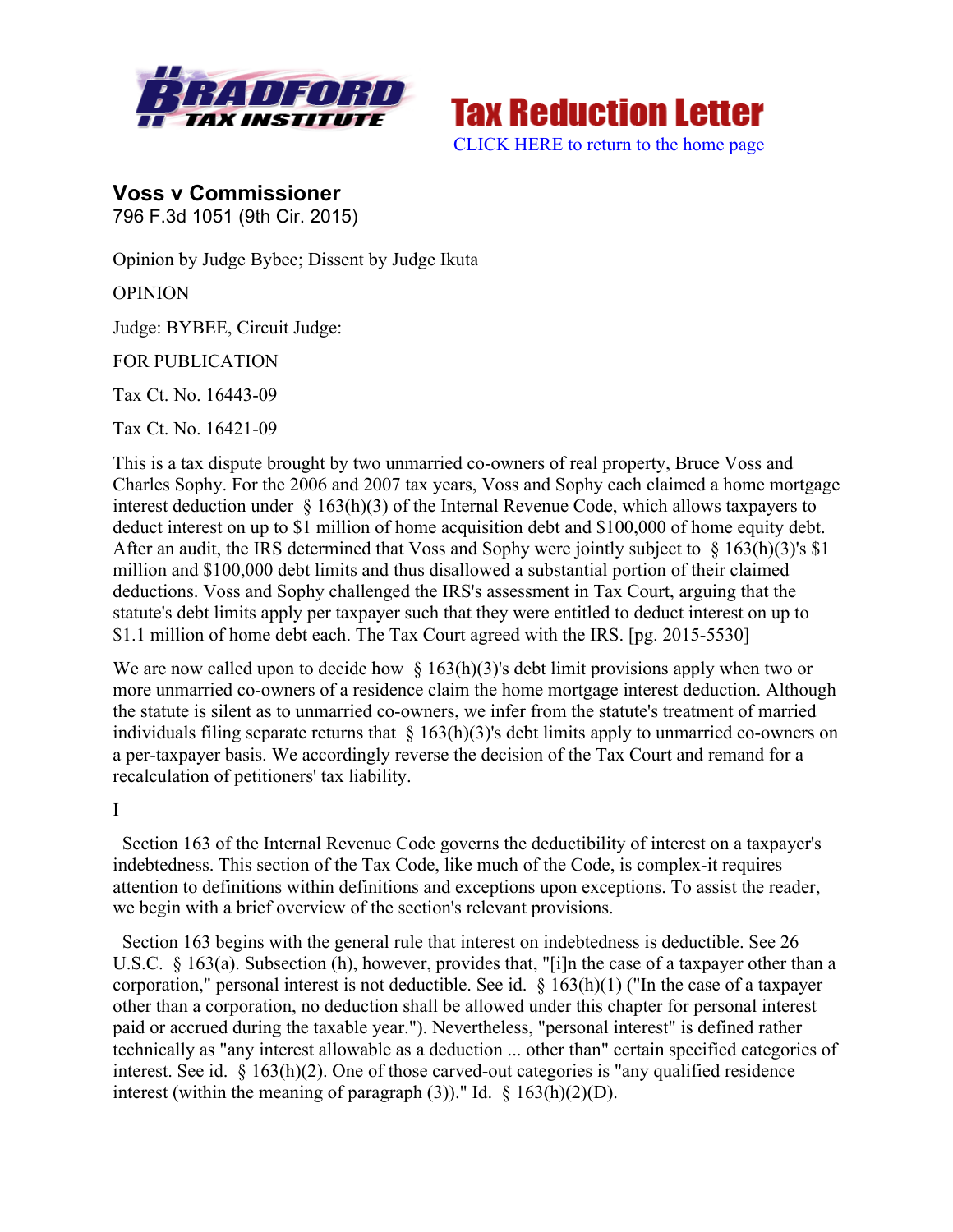Section 163(h)(3) thus provides that interest on a "qualified residence" is not "personal interest" and, accordingly, may be deducted by taxpayers who are not corporations. The Code defines "qualified residence" as the taxpayer's principal residence and "1 other residence of the taxpayer which is selected by the taxpayer for purposes of this subsection for the taxable year and which is used by the taxpayer as a residence." Id.  $\S$  163(h)(4)(A)(i).

"Qualified residence interest" encompasses interest payments on two types of debt: acquisition indebtedness and home equity indebtedness. Id. § 163(h)(3)(A). "Acquisition indebtedness" generally means debt incurred in, or that results from the refinancing of debt incurred in, "acquiring, constructing, or substantially improving" a qualified residence. Id. § 163(h)(3)(B)(i). "Home equity indebtedness" generally means indebtedness, other than acquisition indebtedness, that is secured by a qualified residence and that does not exceed the difference between the amount of acquisition indebtedness and the home's fair market value. Id.  $\S$  163(h)(3)(C)(i). A home equity line of credit is a typical example of home equity indebtedness. So, for example, if a taxpayer has a purchase money mortgage (or the refinancing of such a mortgage) on both a primary home and a summer home, she can deduct interest payments on both mortgages. She may also deduct the interest on any home equity line of credit on both residences.

Significantly, the statute does not allow taxpayers to deduct interest payments on an unlimited amount of acquisition and home equity indebtedness. Instead, the statute limits "[t]he aggregate amount treated as acquisition indebtedness for any period" to \$1,000,000 and "[t]he aggregate amount treated as home equity indebtedness for any period" to \$100,000. Id. § 163(h)(3)(B)(ii), (C)(ii). "[I]n the case of a married individual filing a separate return," however, the statute reduces the debt limits to \$500,000 and \$50,000. Id. We shall refer to these provisions as the debt limit provisions.

If a taxpayer's total mortgage debt exceeds the debt limits, a Treasury regulation, 26 C.F.R. §1.163-10T, provides the method for calculating qualified residence interest. Subsection (e) of that regulation sets out the usual method: qualified residence interest is calculated by multiplying the total interest paid by the ratio of the applicable debt limit over the total debt. See id. § 1.163- 10T(e). For example, if a single individual has a \$2 million mortgage and a \$200,000 home equity line of credit, the ratio is 50%: \$1.1 million (the total applicable debt limit under the statute) over \$2.2 million (the total debt). Thus, the taxpayer is entitled to deduct 50% of whatever interest is paid or accrued during her taxable year. 1

In sum, under § 163 and the applicable Treasury regulation, a taxpayer may deduct the interest paid on a mortgage or home equity line of credit for a principal residence and a second home. For taxpayers other than married individuals filing a separate return, the deduction is limited to interest paid on \$1 million of mortgage debt and \$100,000 of home equity debt. If the taxpayer's home indebtedness exceeds \$1.1 million, then she is entitled to deduct a portion of her interest, determined by the ratio of the statutory debt limit divided by her total actual debt. If the taxpayer is married filing a separate return, the debt limit is \$550,000. [pg. 2015-5531]

Although the statute is specific with respect to a married taxpayer filing a separate return, the Code does not specify whether, in the case of residence co-owners who are not married, the debt limits apply per residence or per taxpayer. That is, is the \$1.1 million debt limit the limit on the qualified residence, irrespective of the number of owners, or is it the limit on the debt that can be claimed by any individual taxpayer? That gap in the Code is the source of the present controversy.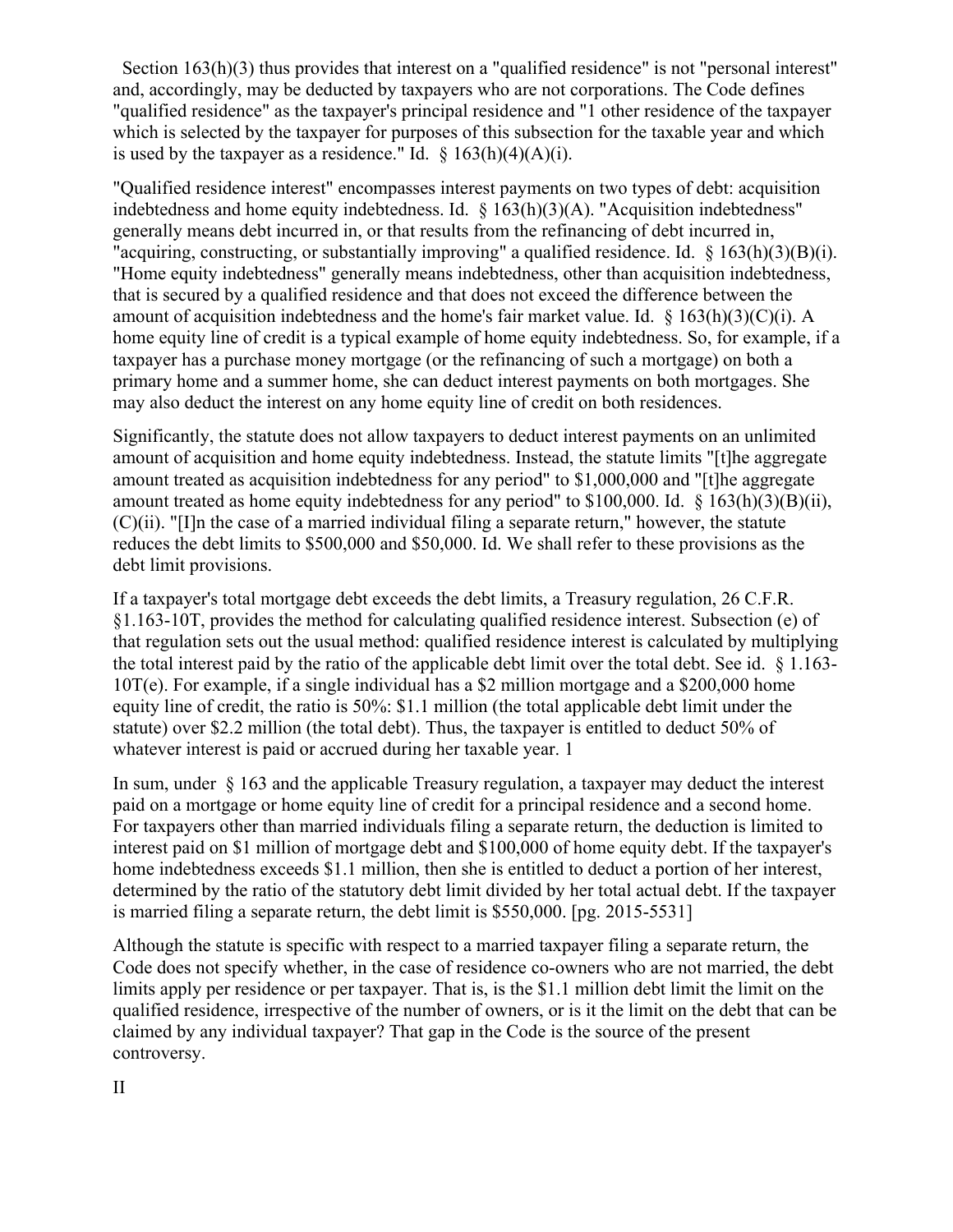Bruce Voss and Charles Sophy are domestic partners registered with the State of California. They co-own two homes as joint tenants-one in Rancho Mirage, California and the other, their primary residence, in Beverly Hills, California.

When Voss and Sophy purchased the Rancho Mirage home in 2000, they took out a \$486,300 mortgage, secured by the property. Two years later, they refinanced that mortgage and obtained a new mortgage, also secured by the property, in the amount of \$500,000. Voss and Sophy are jointly and severally liable for the refinanced Rancho Mirage mortgage.

Voss and Sophy purchased the Beverly Hills home in 2002. They financed the purchase of the Beverly Hills home with a \$2,240,000 mortgage, secured by the Beverly Hills property. About a year later, they refinanced the mortgage by obtaining a new loan in the amount of \$2,000,000. Voss and Sophy are jointly and severally liable for the refinanced Beverly Hills mortgage, which, like the original mortgage, is secured by the Beverly Hills property. At the same time as they refinanced the Beverly Hills mortgage, Voss and Sophy also obtained a home equity line of credit of \$300,000 for the Beverly Hills home. Voss and Sophy are jointly and severally liable for the home equity line of credit as well.

The total average balance of the two mortgages and the line of credit in 2006 and 2007 (the two taxable years at issue) was about \$2.7 million-\$2,703,568.05 in 2006 and \$2,669,135.57 in 2007. Thus, whether  $\S 163(h)(3)$ 's debt limit provisions are interpreted as applying per taxpayer (such that Voss and Sophy can deduct interest on up to \$2.2 million of debt) or per residence (such that Voss and Sophy can deduct interest on up to \$1.1 million of debt), it is in either event clear that Voss and Sophy's debt exceeds the statutory debt limits.

## B

Voss and Sophy each filed separate federal income tax returns for taxable years 2006 and 2007. In their respective returns, Voss and Sophy each claimed home mortgage interest deductions for interest paid on the two mortgages and the home equity line of credit. The parties agree on the amounts of interest Voss and Sophy each paid for those years: Voss paid \$85,962.30 in 2006 and \$76,635.08 in 2007, and Sophy paid \$94,698.33 in 2006 and \$99,901.35 in 2007. The total interest paid was \$180,660.63 in 2006 and \$176,536.43 in 2007.

On their respective 2006 returns, Voss and Sophy each claimed a home mortgage interest deduction of \$95,396, for a total of \$190,792. Voss and Sophy now agree that this was at least \$10,131.37 too much because Voss and Sophy together only paid \$180,660.63 in interest that year. The additional amount represents interest that Voss paid on December 31, 2005, and was thus not deductible by either Voss or Sophy for taxable year 2006. For taxable year 2007, Voss and Sophy claimed less mortgage interest than they actually paid-Voss claimed a deduction of \$88,268, and Sophy claimed a deduction of \$65,614.

The IRS audited the 2006 and 2007 returns and, in 2009, assessed notices of deficiency to Voss and Sophy. The IRS calculated each petitioner's mortgage interest deduction by applying a limitation ratio to the total amount of mortgage interest that each petitioner paid in each taxable year. The limitation ratio was the same for both Voss and Sophy: \$1.1 million (\$1 million of home acquisition debt plus \$100,000 of home equity debt) over the entire average balance, for each taxable year, on the Beverly Hills mortgage, the Beverly Hills home equity line of credit, and the Rancho Mirage mortgage.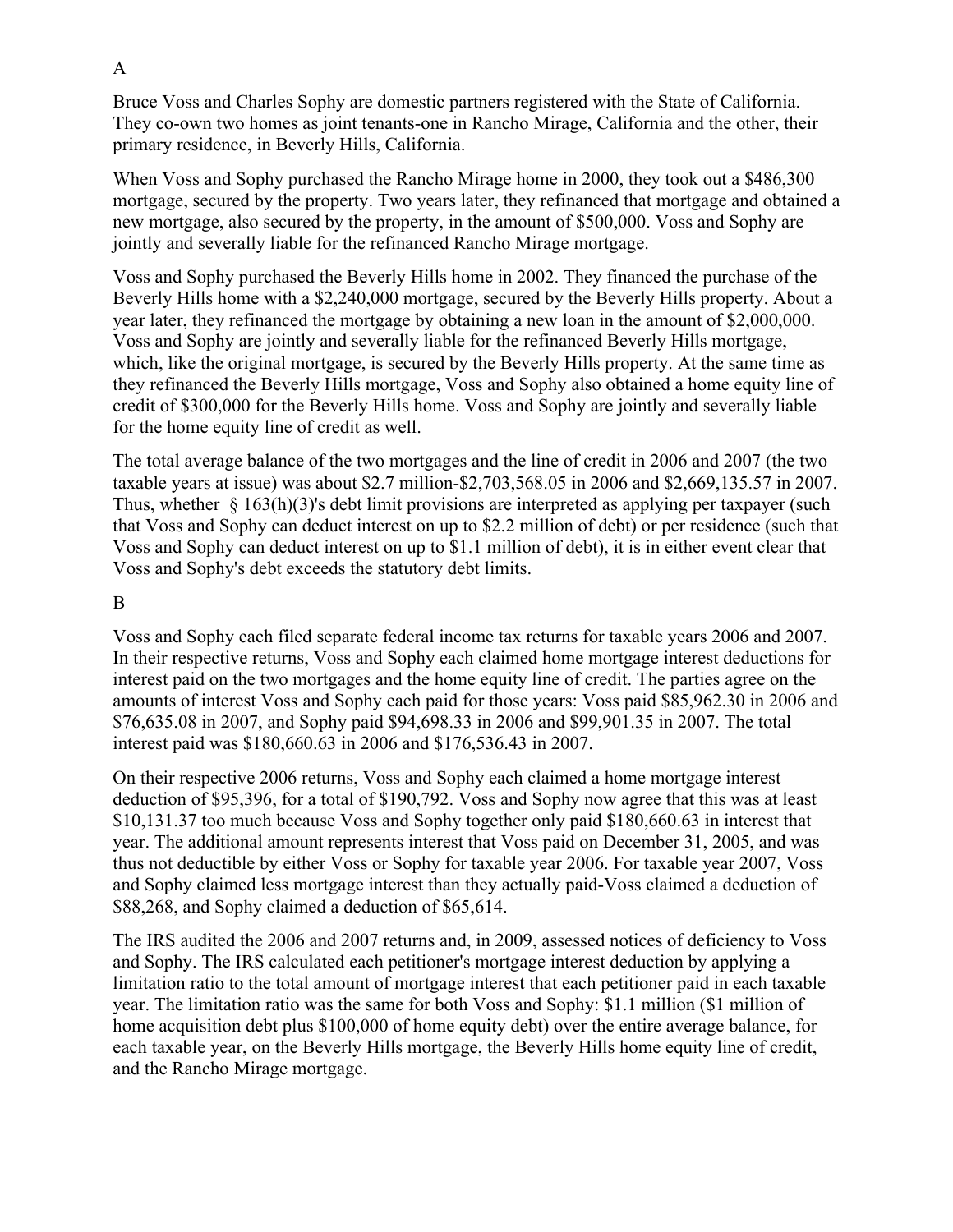Using that method, the IRS concluded that Voss was allowed to deduct \$34,975 in 2006 and \$31,583 in 2007. The IRS thus disallowed \$60,421 of Voss's claimed deduction in 2006 and \$56,685 of his claimed deduction in 2007. The IRS also found Sophy's returns deficient. The IRS concluded that Sophy was allowed to deduct \$38,530 in 2006 and \$41,171 in 2007. The IRS thus disallowed \$56,866 of Sophy's claimed deduction in 2006 and \$24,443 of his claimed deduction in 2007.

# $\overline{C}$

Voss and Sophy each filed a petition with the Tax Court, and the two cases were consolidated for joint consideration. The Tax Court granted the parties' joint motion to submit the cases for decision without trial and on the basis of stipulated facts and exhibits, and directed the parties to submit proposed computations for entry of decision. [pg. 2015-5532]

Based on the stipulated facts, exhibits, and proposed computations submitted by the parties, the Tax Court reached a decision and issued an opinion in the IRS's favor. The Tax Court framed the question presented as "whether the statutory limitations on the amount of acquisition and home equity indebtedness with respect to which interest is deductible under section  $163(h)(3)$  are properly applied on a per-residence or per-taxpayer basis when residence co-owners are not married to each other." Sophy v. Comm'r, 138 T.C. 204, 209 (2012).

The Tax Court began its analysis by looking to the definitions of acquisition indebtedness and home equity indebtedness in § 163(h)(3)(B)(i) and (C)(i). 2 Id. at 210. The Tax Court noted that the term "any indebtedness" in both definitions is not qualified by language relating to an individual taxpayer (as in "any indebtedness of the taxpayer"). Id. The Tax Court also pointed out that the phrase "of the taxpayer" in the definition of acquisition indebtedness "is used only in relation to the qualified residence [as in "qualified residence of the taxpayer"], not the indebtedness." Id.

The Tax Court then examined the definition of qualified residence interest. 3 Id. The Tax Court noted that the phrase "with respect to any qualified residence" in that definition appeared to be superfluous, as acquisition indebtedness and home equity indebtedness were already defined in relation to a qualified residence. Id. at 211. The Tax Court nevertheless found that the phrase was not superfluous because, in its view, "Congress used these repeated references to emphasize the point that qualified residence interest and the related indebtedness limitations are residence focused rather than taxpayer focused." Id. at 212.

The Tax Court further reasoned that the married-person parentheticals were consistent with its per-residence interpretation, as the parentheticals made clear that married couples-whether filing separately or jointly-are, as a couple, limited to deducting interest on \$1 million of acquisition indebtedness and \$100,000 of home equity indebtedness. Id. The purpose of the parentheticals, the Tax Court explained, was simply

to set out a specific allocation of the limitation amounts that must be used by married couples filing separate tax returns, thus implying that co-owners who are not married to one another may choose to allocate limitation amounts among themselves in some other manner, such as according to percentage of ownership.

Id. at 213.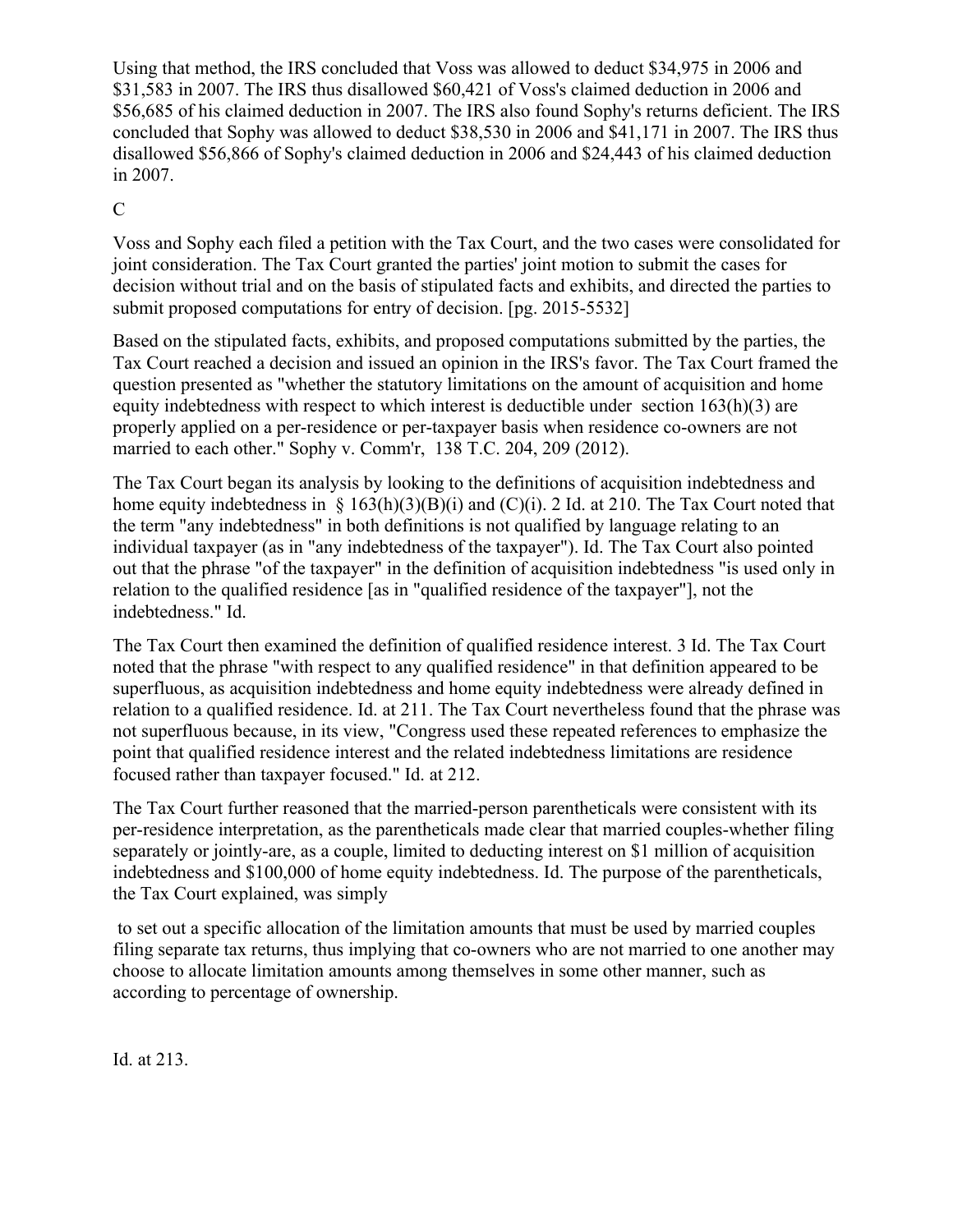Noting that nothing in the legislative history of  $\S$  163(h)(3) suggested any contrary intention, the Tax Court concluded that "the limitations in section  $163(h)(3)(B)(ii)$  and  $(C)(ii)$  on the amounts that may be treated as acquisition and home equity indebtedness with respect to a qualified residence are properly applied on a per-residence basis." Id.

We have jurisdiction to review the decisions of the Tax Court "in the same manner and to the same extent as decisions of the district courts in civil actions tried without a jury." 26 U.S.C. § 7482(a)(1). Accordingly, we review the Tax Court's factual findings for clear error, and we review the Tax Court's conclusions of law-including its interpretation of the Internal Revenue Code-de novo. Suzy's Zoo v. Comm'r, 273 F.3d 875, 878 [88 AFTR 2d 2001-6916] (9th Cir. 2001).

III

[1] We are asked to decide an issue of first impression: When multiple unmarried taxpayers coown a qualifying residence, do the debt limit provisions found in 26 U.S.C.  $\frac{163(h)(3)(B)(ii)}{26(h)(5)}$ and  $(C)(ii)$  apply per taxpayer or per residence? We conclude that § 163(h)'s debt limits apply per taxpayer. 4

A

We begin with the text of the key provisions at issue-  $\frac{163(h)(3)}{s}$  debt limit provisions. They provide:

(B) Acquisition indebtedness.-

...

(ii) \$1,000,000 Limitation.-The aggregate amount treated as acquisition indebtedness for any period shall not exceed \$1,000,000 (\$500,000 in the case of a married individual filing a separate return).

(C) Home equity indebtedness.-

...

(ii) Limitation.-The aggregate amount treated as home equity indebtedness for any period shall not exceed \$100,000 (\$50,000 in the case of a separate return by a married individual).

[pg. 2015-5533]

Id.  $\{163(h)(3)(B)(ii)$ , (C)(ii).

The parties dispute whether the \$1 million and \$100,000 debt limits in these provisions apply per taxpayer or per residence. If they apply per taxpayer, then Voss and Sophy are each entitled to a \$1.1 million debt limit, such that together they can deduct interest payments on up to \$2.2 million of acquisition and home equity debt. If the debt limit provisions apply per residence, as the Tax Court held, then the \$1 million and \$100,000 debt limits must be divided up in some way between Voss and Sophy.

Discerning an answer from  $\S$  163(h) requires considerable effort on our part because the statute is silent as to how the debt limits should apply in co-owner situations. 5 Both provisions limit "[t]he aggregate amount treated" as acquisition or home equity debt, but neither says to whom or what the limits apply. Had Congress wanted to make clear that the debt limits apply per taxpayer, it could have drafted the provisions to limit "the aggregate amount each taxpayer may treat as"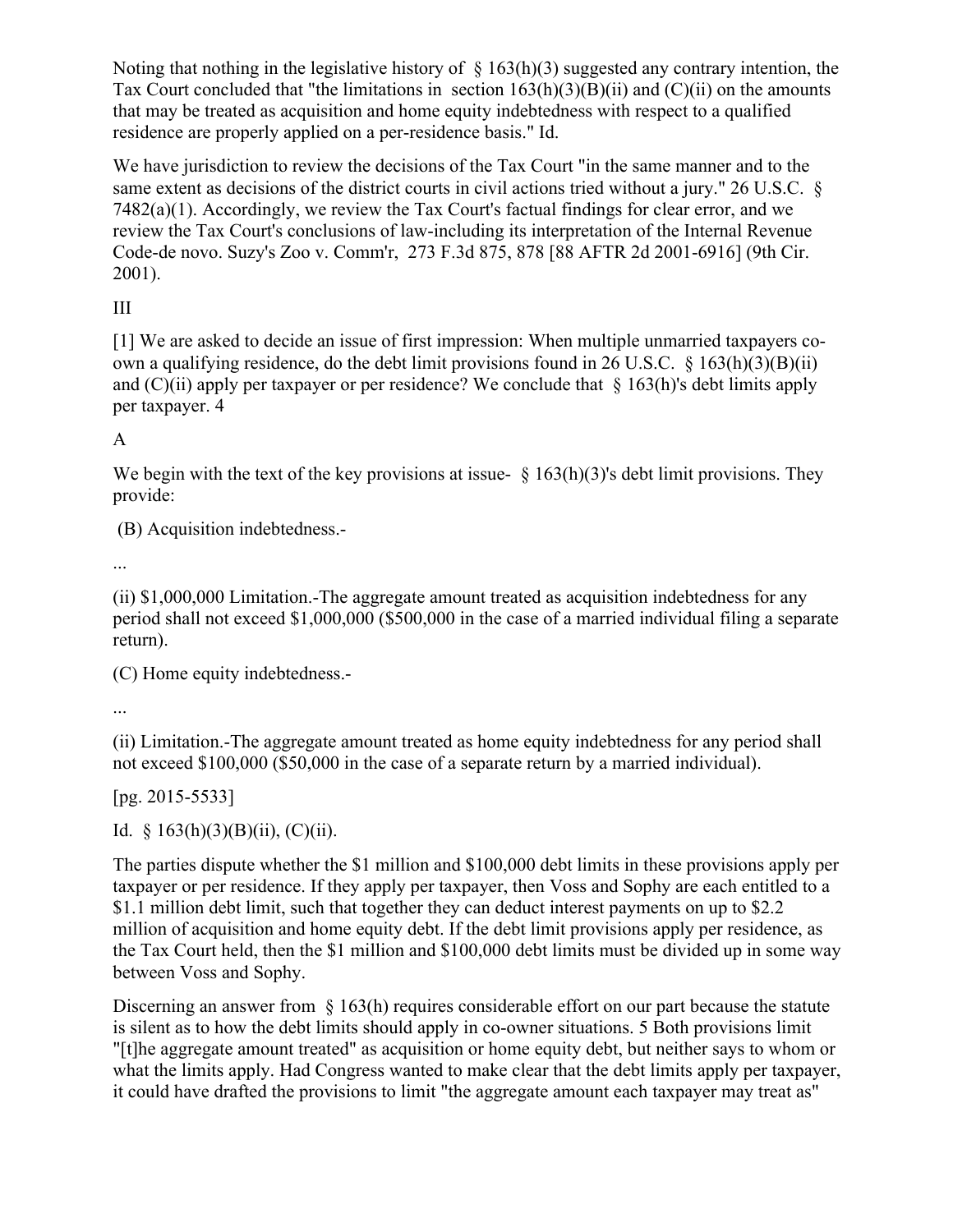acquisition or home equity debt. But it did not. Or, had Congress wanted to make clear that the debt limits apply per residence, it could have provided that the debt limits must be divided or allocated in the event that two or more unmarried individuals co-own a qualified residence. Cf. 26 U.S.C. § 36(a)(1)(C) ("If two or more individuals who are not married purchase a principal residence, the amount of the [first-time homebuyer] credit allowed ... shall be allocated among such individuals in such manner as the Secretary may prescribe, except that the total amount of the credits allowed to all such individuals shall not exceed \$8,000"). But, again, it did not.

Although Congress did neither of these things, we are not altogether without textual guidance. The statute is mostly silent about how to deal with co-ownership situations, but it is not entirely silent. Both debt limit provisions contain a parenthetical that speaks to one common situation of co-ownership: married individuals filing separate returns. See id. § 163(h)(3)(B)(ii), (C)(ii). The parentheticals provide half-sized debt limits "in the case of a married individual filing a separate return." Id. 6 Congress's use of the phrase "in the case of" is important. It suggests, first, that the parentheticals contain an exception to the general debt limit set out in the main clause, not an illustration of how that general debt limit should be applied. At the same time, the phrase "in the case of" also suggests a certain parallelism between the parenthetical and the main clause of each provision: other than the debt limit amount, which differs, we can expect that in all respects the case of a married individual filing a separate return should be treated like any other case. It is thus appropriate to look to the parentheticals when interpreting the main clauses' general debt limit provisions. These parentheticals offer us at least three useful insights.

First, the parentheticals clearly speak in per-taxpayer terms: the limit on acquisition indebtedness is "\$500,000 in the case of a married individual filing a separate return," id.  $\S$  163(h)(3)(B)(ii) (emphasis added), and the limit on home equity indebtedness is "\$50,000 in the case of a separate return by a married individual," id.  $\S$  163(h)(3)(C)(ii) (emphasis added). And they speak in such terms even though married individuals commonly (and perhaps usually) co-own their homes and are jointly and severally liable on any mortgage debt. Had Congress wanted to draft the parentheticals in per-residence terms, doing so would not have been particularly difficult. Congress could have written, "in the case of any qualified residence of a married individual filing a separate return." Yet, once again, Congress did not draft the statute in that way. The per-taxpayer wording of the parentheticals, considered in light of the parentheticals' use of the phrase "in the case of," thus suggests that the wording of the main clause-in particular, the phrase "aggregate amount treated"-should likewise be understood in a per-taxpayer manner.

Second, the parentheticals don't just speak in per-taxpayer terms; they operate in a per-taxpayer manner. The parentheticals give each separately filing spouse a separate debt limit of \$550,000 so that, together, the two spouses are effectively entitled to a \$1.1 million debt limit (the normal limit for single taxpayers). They do not subject both spouses jointly to the \$550,000 debt limit specified in the statute. Were the parentheticals to work in that way, the result would be quite anomalous. Rather than ensuring that a married couple filing separate returns is treated the same as a couple filing a joint return, the parentheticals, under a per-residence reading, would result in disparate treatment of married couples filing separate returns. The separately filing couple [pg. 2015-5534] would have a \$550,000 debt limit, whereas the jointly filing couple, and even the single individual, would have a \$1.1 million debt limit. 7

This is surely not what the statute intended, and we don't understand the Tax Court or the IRS to say otherwise. Quite to the contrary, both acknowledge that the parentheticals' lower limits apply per spouse-which is just another way of saying per taxpayer. See Sophy, 138 T.C. at 212 (interpreting the married-person parentheticals to mean that "married taxpayers who file separate returns are limited to acquisition indebtedness of \$500,000 each" and "to home equity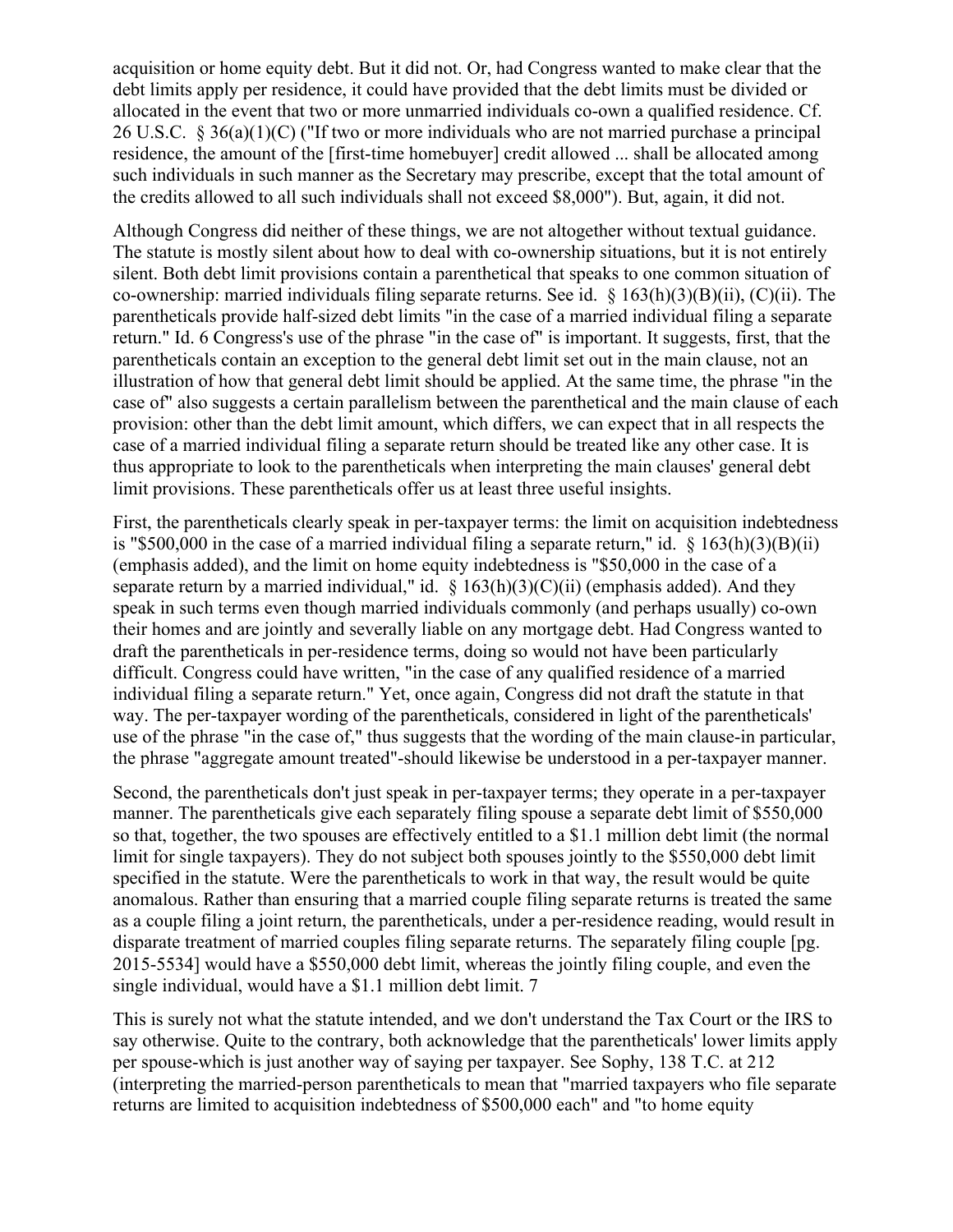indebtedness of \$50,000 each" (emphasis added)); see also Bronstein v. Comm'r, 138 T.C. 382, 386 (2012) ("[T]he parenthetical indebtedness limitations of section  $163(h)(3)(B)(ii)$  and  $(C)(ii)$ are \$550,000 for each spouse filing a separate return." (emphasis added)). And if the debt limits for spouses filing separately apply per spouse, we see no reason in the statute why the debt limits for unmarried individuals should not apply per unmarried individual. 8 The per-taxpayer operation of the debt limits for married individuals filing separately thus suggests that the general debt limits also operate per taxpayer.

Third, and finally, the very inclusion of the parentheticals suggests that the debt limits apply per taxpayer. "It is a well-established rule of statutory construction that courts should not interpret statutes in a way that renders a provision superfluous." Chubb Custom Ins. Co. v. Space Sys./Loral, Inc., 710 F.3d 946, 966 (9th Cir. 2013), cert. denied, 134 S. Ct. 906 (2014). If the \$1.1 million debt limit truly applied per residence, as the Tax Court held it does, the parentheticals would be superfluous, as there would be no need to provide that two spouses filing separately get \$550,000 each. If the \$1.1 million debt limit applies per taxpayer, by contrast, the parentheticals actually do something: they give each separately filing spouse half the debt limit so that the separately filing couple is, as a unit, subject to the same debt limit as a jointly filing couple.

The Tax Court interpreted the married-person parentheticals differently. The purpose of the parentheticals, according to the Tax Court, is not to lower the debt limits for spouses filing separate returns-the spouses are already jointly subject to the \$1.1 million debt limit. Rather, the Tax Court explained,

this language simply appears to set out a specific allocation of the limitation amounts that must be used by married couples filing separate tax returns, thus implying that co-owners who are not married to one another may choose to allocate the limitation amounts among themselves in some other manner, such as according to percentage of ownership.

Sophy, 138 T.C. at 213 (emphasis added).

We find this interpretation unpersuasive. In particular, we think it unlikely that Congress would go out of its way to prevent spouses (and only spouses) from allocating  $\S$  163(h)(3)'s debt limit amounts, especially when in most cases spouses presumably own their home as equal partners. The much more likely intent of the parentheticals, we think, is to ensure that married couples filing a separate return are treated the same, for purposes of  $\S$  163(h)(3), as married couples filing a joint return-in other words, to ensure that all married couples, not just joint filers, are treated as though they were a single taxpayer.

Section 163(h)(3) is not the only provision in the Tax Code that does this. Congress has on a number of occasions provided half-sized deductions, credits, or limits for separately filing spouses. See, e.g., 26 U.S.C.  $\&$  22(c)(2)(A) (providing an initial credit of \$7,500 to a qualifying married couple filing jointly and "\$3,750 in the case of a married individual filing a separate return"), id. § 1202(b) (providing that, for purposes of the Code's exclusion for gain from certain small business stock, the \$10 million limitation on eligible gain is reduced to \$5 million "[i]n the case of a separate return by a married individual"), id. § 1211(b) (limiting allowable net capital losses to "\$3,000 (\$1,500 in the case of a married individual filing a separate return)").

The purpose of these provisions is obvious. In each provision, each taxpayer gets some tax benefit-a credit, an exclusion up to some limit, allowable losses up to some limit, or, here, a deduction on interest on home debt up to some limit. Congress, knowing that joint filers are treated as a single taxpayer and that separate filers are treated as two separate taxpayers, wants to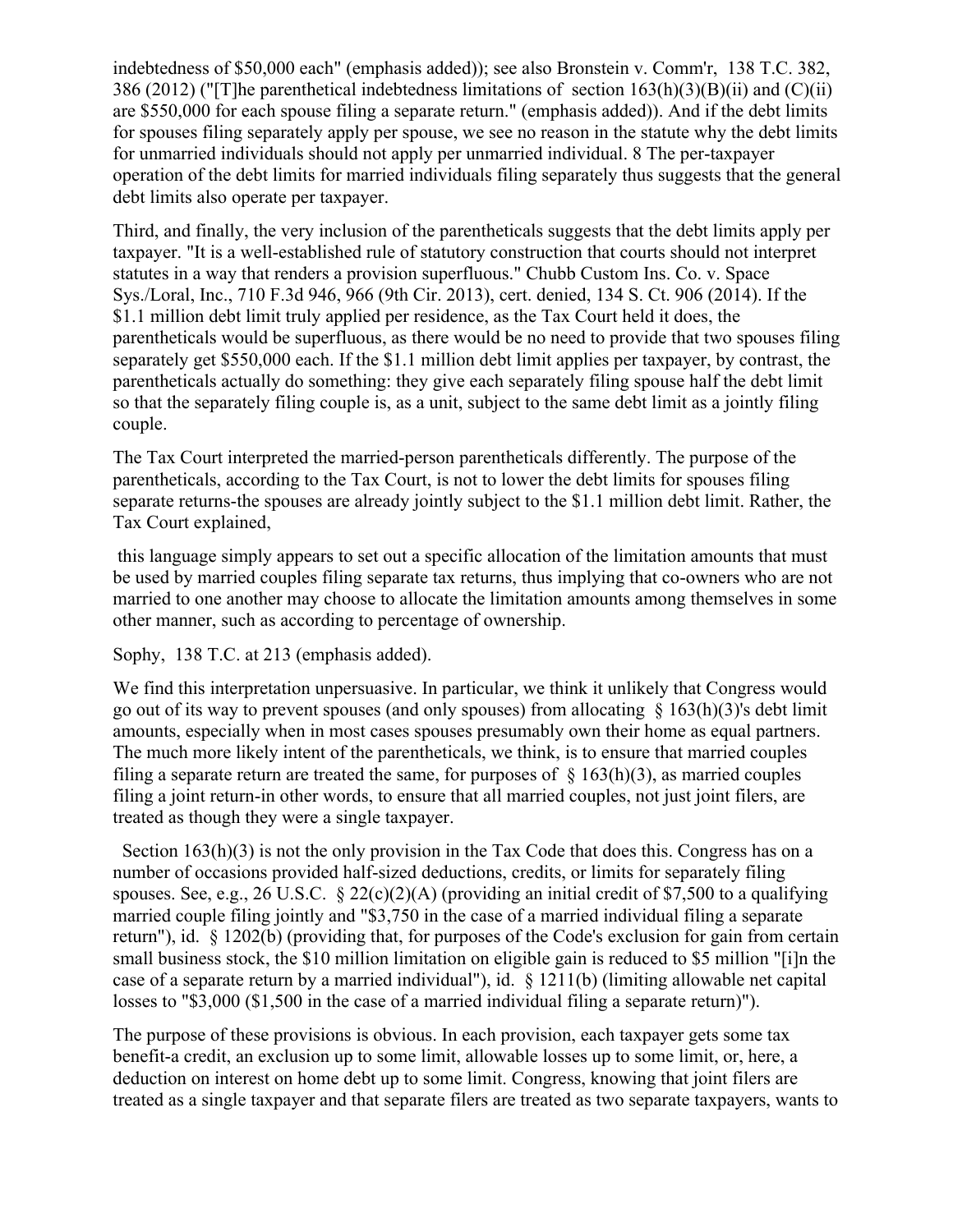ensure that the separately fil[pg. 2015-5535] ing spouses don't get double the benefit that jointly filing couples get. And so, in each of these provisions, Congress provides that separately filing spouses each get half the benefit. The intent of these provisions is not to prevent separately filing spouses from allocating the benefit; it is to ensure that the separately filing spouses don't get double the credit, the exclusion, the losses, or the debt limit that the jointly filing couple gets. 9

If Congress wants to go further and ensure that two or more unmarried taxpayers are treated as a single taxpayer for purposes of a particular deduction or credit, it can do that too. And it has. Take § 36 of the Tax Code, for example. That section sets an \$8,000 limit on the first-time homebuyer credit but adds two caveats. See id.  $\frac{836(b)(1)}{2}$ . The first caveat is very similar to (and, indeed, has much of the same language as) the limitation provisions here. The statute states, "In the case of a married individual filing a separate return, subparagraph (A) [the provision containing the \$8,000 cap] shall be applied by substituting "\$4,000" for "\$8,000."" Id.  $\S$  36(b)(1)(B). But, unlike the limitation provisions here,  $\S$  36 does not stop there. It has an additional provision-the second caveat-which states:

If two or more individuals who are not married purchase a principal residence, the amount of the credit allowed ... shall be allocated among such individuals in such manner as the Secretary may prescribe, except that the total amount of the credits allowed to all such individuals shall not exceed \$8,000.

# Id.  $§$  36(b)(1)(C) (emphasis added).

As § 36 makes clear, Congress knows how to treat a group of unmarried taxpayers as a single taxpayer for purposes of a particular tax benefit or burden. Congress could have done so here, but tellingly it did not. Instead, Congress did what it has done many times before, using the same language it has used before: It eliminated what would otherwise be a significant discrepancy between separately filing and jointly filing married couples by expressly reducing the debt limits for spouses filing separately.

In sum, the married-person parentheticals' language, purpose, and operation all strongly suggest that  $\S$  163(h)(3)'s debt limit provisions apply per taxpayer, not per residence. Absent some contrary indication in the statute, then, we shall read the debt limit provisions as applying on a per-taxpayer basis.

# B

The Tax Court rejected a per-taxpayer reading of the debt limit provisions because it discerned in § 163(h)(3) a general "focus" on the qualified residence, Sophy, 138 T.C. at 210, and a "conspicuous[] absen[ce]" of "any reference to an individual taxpayer," id. at 211. Because the debt limit provisions do not speak directly to the situation of unmarried co-owners, it was reasonable for the Tax Court to look beyond those provisions in an effort to understand how the provisions should be applied. Ultimately, however, these other provisions of the statute do not sway us.

The Tax Court focused on three provisions in the statute, all definitions: first, the definition of qualified residence interest as "any interest which is paid or accrued during the taxable year on[] acquisition [or home equity] indebtedness with respect to any qualified residence of the taxpayer ," 26 U.S.C.  $\S 163(h)(3)(A)$  (emphasis added); second, the, definition of acquisition indebtedness as "any indebtedness which[] is incurred in acquiring, constructing, or substantially improving any qualified residence of the taxpayer," id.  $\S$  163(h)(3)(B)(i) (emphasis added); and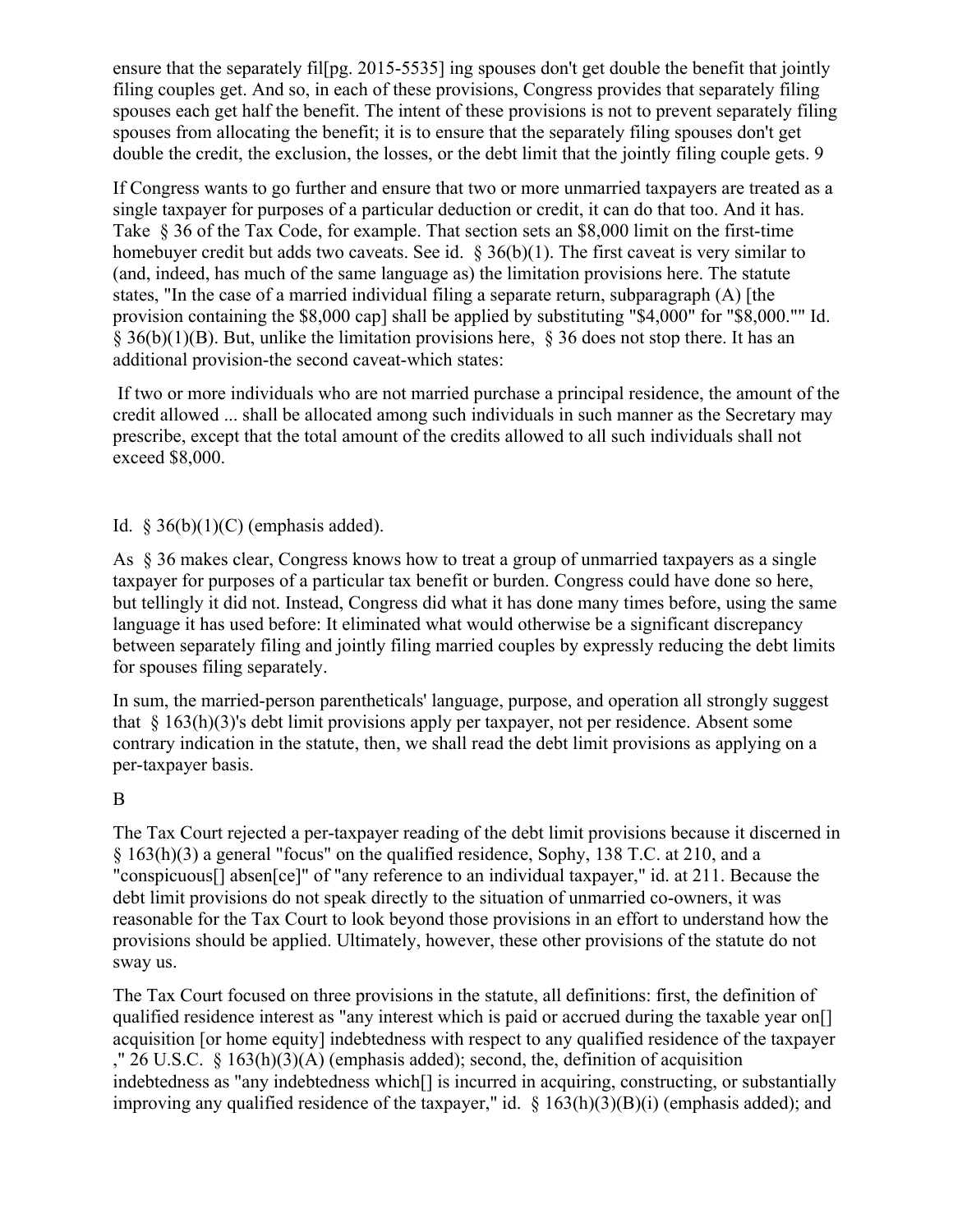third, the definition of home equity indebtedness as "any indebtedness (other than acquisition indebtedness) secured by a qualified residence," id.  $\S$  163(h)(3)(C)(i) (emphasis added). Sophy, 138 T.C. at 210-11. In each definition, the Tax Court highlighted the reference to the qualified residence and noted that the taxpayer was only ever mentioned with respect to the residence, not with respect to the indebtedness. Id.

We, however, do not find the statute's focus on the residence or lack of focus on the taxpayer particularly compelling. As for the repeated references to the residence, it is only natural that a statute providing a deduction on "qualified residence interest" will focus on indebtedness with respect to a qualified residence. Indeed, for the most part, the statute's references to the "qualified residence" are entirely necessary; take those references out, and the statute would change meaning or make little sense.

The Tax Court did identify a few instances where a prepositional phrase involving the residence (such as "with respect to any qualified residence") could have been safely omitted and [pg. 2015- 5536] was thus arguably superfluous, id. at 211-12, but the same could be said of other prepositional phrases involving the taxpayer (such as "of the taxpayer"). 10 In all likelihood, these phrases, though technically unnecessary, were included simply to ease the reader's understanding of a complex tax statute full of technical definitions. (We certainly appreciate their inclusion.) And, in any case, if there is a plausible inference to be drawn from those few stray prepositional phrases, it is overcome by the clear implications of the married-person parentheticals discussed above. Thus, in our view the statute's focus on the residence says little about how the debt limit provisions should be applied.

Nor do we find the occasional omission of the word "taxpayer" particularly telling. To begin with, two of the three definitions identified by the Tax Court do refer to the taxpayer, and all three depend on the definition of "qualified residence," which itself refers to the taxpayer (for more on the definition of "qualified residence," see the next section below). Setting to the side those references to the taxpayer, it is true that the three definitions identified by the Tax Courtjust like the debt limit provisions in  $(h)(3)(B)(ii)$  and  $(C)(ii)$ -do not specify who paid the interest, who incurred the indebtedness, and whose indebtedness was secured by a qualified residence. But when we look at the rest of  $\S$  163 (and, we suspect, the rest of the Tax Code), the omission of the word "taxpayer" is anything but conspicuous. Note, for example, how the word "taxpayer" is missing from the first line of § 163, which states, "There shall be allowed as a deduction all interest paid or accrued within the taxable year on indebtedness." Id. § 163(a). There is no need for the sentence to say, "There shall be allowed as a deduction to the taxpayer all interest paid by the taxpayer within the taxpayer's taxable year on the taxpayer's indebtedness." Any reasonable reader would understand that the statute is speaking of a taxpayer.

Or take the first line of  $\S$  163(h). It states that "no deduction shall be allowed under this chapter for personal interest paid or accrued during the taxable year." Id.  $\S$  163(h)(1). Again, the reader easily intuits that the statute refers to a taxpayer's deduction, a taxpayer's personal interest payments, and a taxpayer's taxable year. Indeed, there can be no doubt that is what  $(h)(1)$  means because the statement just quoted follows the phrase, "In the case of a taxpayer other than a corporation." Id. (emphasis added).

Thus, although we do not fault the Tax Court for looking to other provisions in the statute for guidance, we would place little weight on the statute's general focus on the residence or its repeated omission of reference to the taxpayer. If anything, these other provisions reinforce our per-taxpayer reading; they reveal that the debt limit provisions' omission of the word "taxpayer" is actually quite ordinary in the context of the broader statute.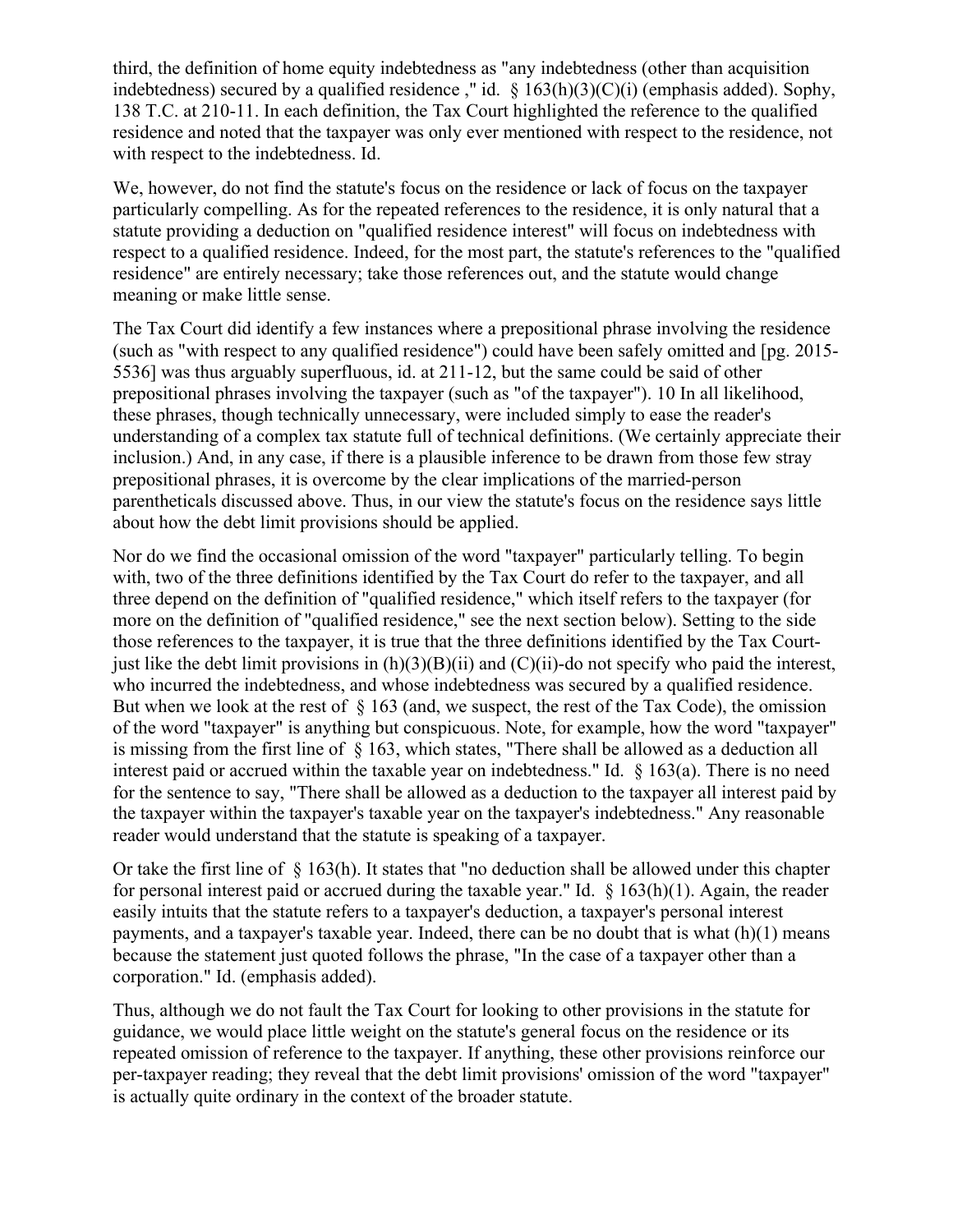Not only does nothing in the statute compel the Tax Court's per-residence reading; several of the statute's provisions point the other way. We have already noted one example: by speaking and operating in a per-taxpayer manner, the married-person parentheticals suggest that the general debt limits also apply per taxpayer. Two other provisions also warrant attention.

First, we are guided by the statute's repeated references to a single "taxable year." Section 163(h) begins by stating that "no deduction shall be allowed under this chapter for personal interest paid or accrued during the taxable year." Id. § 163(h)(1) (emphasis added). Likewise, § 163(h)(3) begins by defining qualified residence interest as any interest on acquisition or home equity debt "which is paid or accrued during the taxable year." Id. § 163(h)(3)(A). Indeed, the very provisions at issue, the debt limit provisions, cap the allowable amount of home debt "for any period"-the word "period" clearly referring to the "taxable year" mentioned earlier in (h)(3). Id.  $§ 163(h)(3)(B)(ii)$ , (C)(ii).

Residences do not have taxable years; only taxpayers do. And, importantly, taxpayers can have different taxable years. See 26 U.S.C. § 441(b) (providing that a taxpayer's taxable year may vary depending on the taxpayer's annual accounting period). Yet § 163(h) speaks in terms of a single taxable year, thus implying that the debt limits apply per taxpayer. If Congress truly intended to imply that  $\S$  163(h)(3)'s debt limits apply per residence by broadly focusing on the residence and consistently ignoring the taxpayer, it seems unlikely to us that it would at the same time define qualified resi[pg. 2015-5537] dence interest with respect to a single taxable year.

Moreover, it is unclear how co-owners with different taxable years could even determine "[t]he aggregate amount treated as acquisition indebtedness for any period" under a per-residence approach. Does one co-owner's tax period control? Or do the co-owners have to figure out some way of accounting for both tax periods? (Keep in mind that mortgage balances usually change monthly.) These difficult questions go away, however, when the debt limits are read to apply per taxpayer. Each co-owner simply determines the interest paid and the average mortgage debt during his or her own tax period.

The Tax Court's per-residence reading is also hard to square with the statute's definition of "qualified residence." Somewhat counter-intuitively, the term "qualified residence" can include one or two residences: "the principal residence (within the meaning of section 121) of the taxpayer," and "1 other residence of the taxpayer which is selected by the taxpayer for purposes of this subsection for the taxable year and which is used by the taxpayer as a residence (within the meaning of section  $280A(d)(1)$ )." Id. § 163(h)(4)(A)(i). Contrary to the Tax Court's perresidence reading of the statute, the term "qualified residence" clearly focuses on the taxpayer. The term includes the principal residence "of the taxpayer" and one other residence "of the taxpayer" that is "used by the taxpayer as a residence" and is "selected by the taxpayer." Id. The term also specifies that the taxpayer may select the secondary residence "for the taxable year," id., suggesting that a taxpayer who owns multiple secondary residences can change his or her "1 other residence" from one tax year to the next.

More than just focusing on the taxpayer, the term "qualified residence" also highlights the impracticality of the Tax Court's approach. As the term "qualified residence" is defined, it is entirely possible that two residence co-owners might each have a different "qualified residence." For example, two individuals might each have a separate primary residence but go in together on a vacation home in Maui. For such co-owners, filing tax returns under the Tax Court's perresidence approach would be like running a three-legged race. The co-owners are tied together for one home but not the other. This would mean that the two (or it could be three or four) co-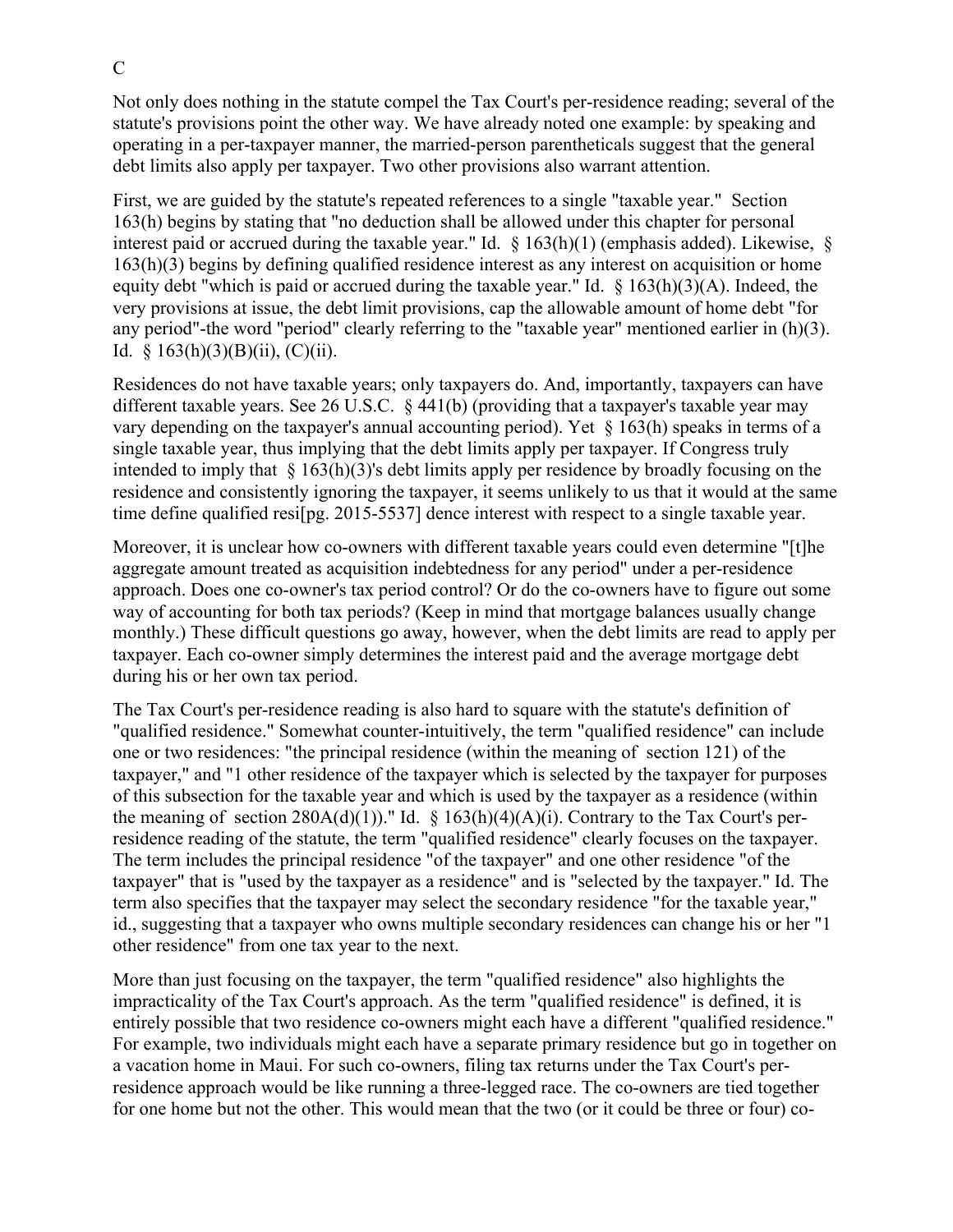owners would have to coordinate their tax returns to ensure that the aggregate amount of acquisition debt for each taxpayer's "qualified residence" does not exceed \$1 million. It would also mean that one co-owner's deduction might depend on the size of another co-owner's mortgage on a home in which the first co-owner has no interest. Under a per-taxpayer approach, by contrast, determining the amount of acquisition debt is free of such difficulties. Each taxpayer can calculate the deduction with reference to his or her respective two residences.

These provisions-the married-person parentheticals, the repeated references to the single "taxable year," and the taxpayer-specific definition of "qualified residence"-are at odds with the Tax Court's per-residence reading of  $\S 163(h)(3)$ . Each provision focuses on the individual taxpayer, and the impracticality of applying the provisions under a per-residence approach suggests that Congress never intended that approach. We thus conclude that a per-taxpayer reading of the statute's debt limit provisions is most consistent with  $\S$  163(h)(3) as a whole. 11

### IV

The IRS argues that applying  $\S$  163(h)(3)'s debt limit provisions on a per-taxpayer basis creates a marriage penalty. We agree that it does, but we do not believe the marriage penalty is as significant a concern as the IRS urges.

Congress may have had perfectly legitimate reasons for distinguishing between married and unmarried taxpayers. Married individuals, unlike unmarried individuals, have the option under the Tax Code of filing a joint return. This option offers significant benefits-in particular, lower tax rates at various levels of income. But it's not all honeymoon; filing jointly also comes with certain drawbacks. A couple filing a joint return might, for example, receive one \$1,000 tax credit where the same couple filing separate tax returns might receive two \$1,000 credits. It would appear that, in Congress's view, the home mortgage interest deduction is one such drawback. If two individu[pg. 2015-5538] als who are engaged to be married each own their own house and each have their own \$1 million mortgage, both get to deduct all of their interest. But if they get married and file a joint return, they are treated as one taxpayer and can then only deduct half of their interest. See Pau, 73 T.C.M. (CCH) at 1819, 1826 [1997 RIA TC Memo ¶97,043]. This is a marriage penalty, but Congress presumably allows the marriage penalty because the couple also receives offsetting benefits available only to married couples filing a joint return.

Of course, a married couple filing separate returns does not receive the benefits of filing a joint return. Is it unfair, then, that they are treated as a single taxpayer while the unmarried couple is not? Perhaps not, for the married couple, unlike the unmarried couple, can usually elect to file a joint return. And perhaps Congress did not want separately filing married couples to have a significant advantage over jointly filing married couples.

We have already explained that the apparent purpose of the married-person parentheticals is to ensure that married couples are treated as a single taxpayer for purposes of the home mortgage interest deduction regardless of whether they file separately or jointly. And the same purpose is evident in other provisions as well. For example, the statute provides that married couples filing separate returns generally "shall be treated as 1 taxpayer" for purposes of the definition of qualified residence. 26 U.S.C. § 163(h)(4)(A)(ii)(I). Like the debt limit provisions, this provision does not explicitly say whether the same is true of married couples filing a joint return, but we can reasonably infer that Congress also intended to treat jointly filing couples as a single taxpayer. See IRS Field Service Advisory No. 200137033 (Sept. 14, 2001) (opining, nonprecedentially, that "[a]lthough  $\S$  163(h)(4)(A) does not specifically state that a married couple filing jointly is treated as one taxpayer for purposes of determining their mortgage interest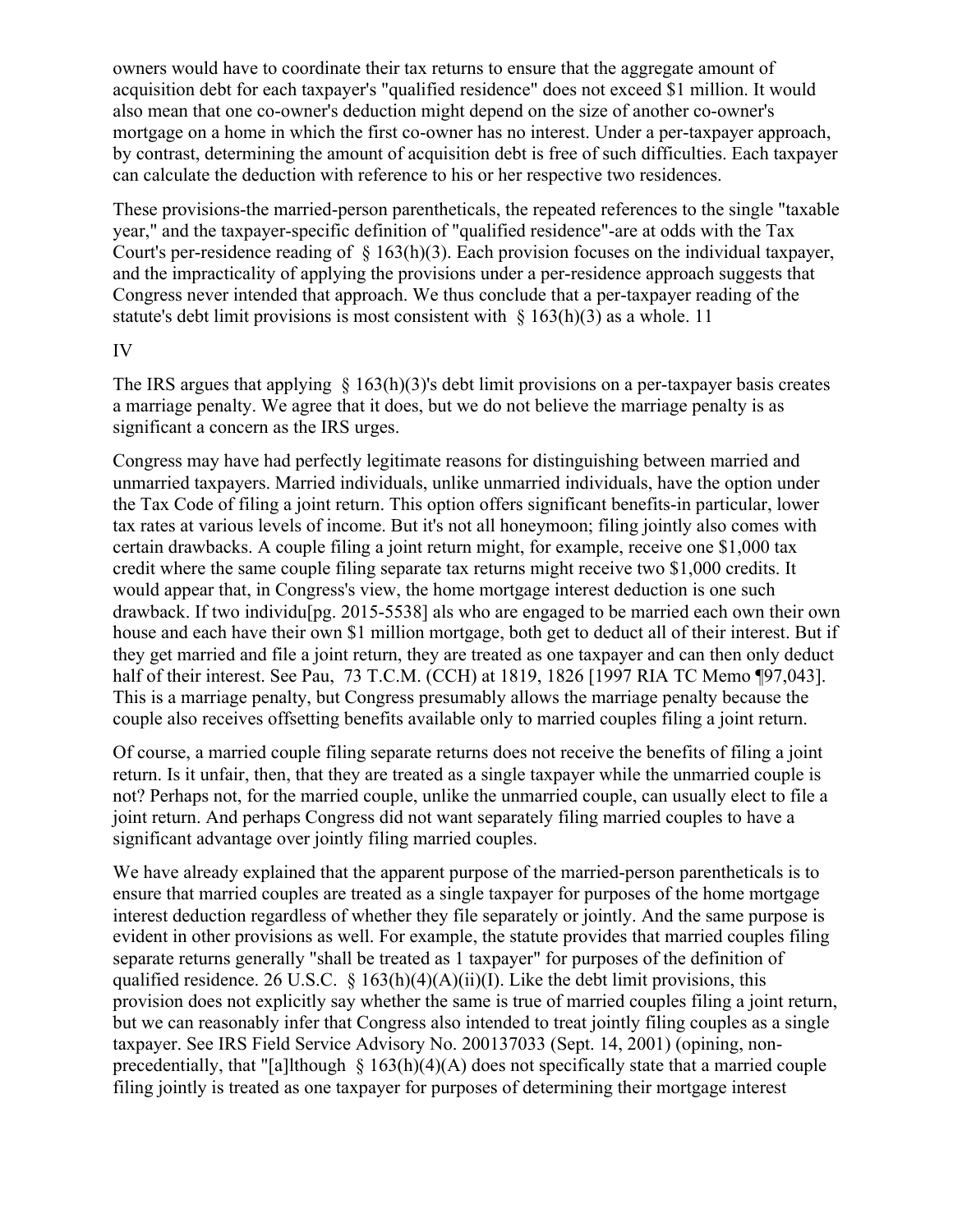deductions, we assume that Congress did not intend to treat married couples filing jointly differently than married couples filing separately").

We thus agree that the debt limit provisions of  $\S$  163(h)(3) result in a marriage penalty; but we are not particularly troubled. Congress may very well have good reasons for allowing that result, and, in any event, Congress clearly singled out married couples for specific treatment when it explicitly provided lower debt limits for married couples yet, for whatever reason, did not similarly provide lower debt limits for unmarried co-owners.

## V

The dissent urges us to defer to the IRS's interpretation of the statute in a 2009 Chief Counsel Advice memorandum. Dissent at 43. The memorandum, like the Tax Court below, adopts a perresidence interpretation of § 163(h)(3)'s debt limit provisions. Its statutory analysis consists of one paragraph, which reads:

Under  $\S$  163(h)(3)(B)(i), acquisition indebtedness is defined, in relevant part, as indebtedness incurred in acquiring a qualified residence of the taxpayer-not as indebtedness incurred in acquiring [a] taxpayer's portion of a qualified residence. The entire amount of indebtedness incurred in acquiring the qualified residence constitutes "acquisition indebtedness" under §  $163(h)(3)(A)(i)...$  [U]nder §  $163(h)(3)(B)(ii)$ , the amount treated as acquisition indebtedness for purposes of the qualified residence interest deduction is limited to \$1,000,000 of total, "aggregate" acquisition indebtedness. This is evident from the parenthetical in  $\S$  163(h)(3)(B)(ii) which limits the aggregate treated as acquisition indebtedness to \$500,000 for a married taxpayer filing a separate return.

# IRS Chief Counsel Advice No. 200911007, at 4 (Mar. 13, 2009).

As the dissent acknowledges, the IRS's Chief Counsel Advice is only entitled to the "measure of deference proportional to the "thoroughness evident in its consideration, the validity of its reasoning, its consistency with earlier and later pronouncements, and all those factors which give it power to persuade."" Christopher v. SmithKline Beecham Corp., 132 S. Ct. 2156, 2168-69 (2012) (quoting United States v. Mead Corp., 533 U.S. 218, 228 (2001)); see also Christensen v. Harris Cnty., 529 U.S. 576, 587 (2000) ("Interpretations such as those ... in policy statements, agency manuals, and enforcement guidelines, all of which lack the force of law-do not warrant Chevron-style deference.").

A review of these factors suggests the 2009 Chief Counsel Advice should be given limited weight. To start, the 2009 Chief Counsel Advice is hardly thorough or exhaustive-its analysis interpreting how the statute should apply to unmarried co-owners consists of just one paragraph. It treats the question as one governed by the "plain language of the statute," IRS Chief Counsel Advice No. 200911007, at 4, yet as our exchange, the briefs of the parties, the Tax Court's decision, and the statute itself demonstrate, it is anything but "plain." The Chief Counsel Advice does not grapple with [pg. 2015-5539] the statute's taxpayer-specific definition of "qualified residence" or repeated references to a taxpayer's taxable year, nor does it explain how the married-person parenthetical is anything but surplusage under a per-residence reading of the statute.

As for consistency, the situation here is a far cry from that in Hall v. United States, 132 S. Ct. 1882, 1890 [109 AFTR 2d 2012-2020] (2012), a case the dissent cites. See Dissent at 38 n.2. In Hall, the Supreme Court "s[aw] no reason to depart from those established understandings" of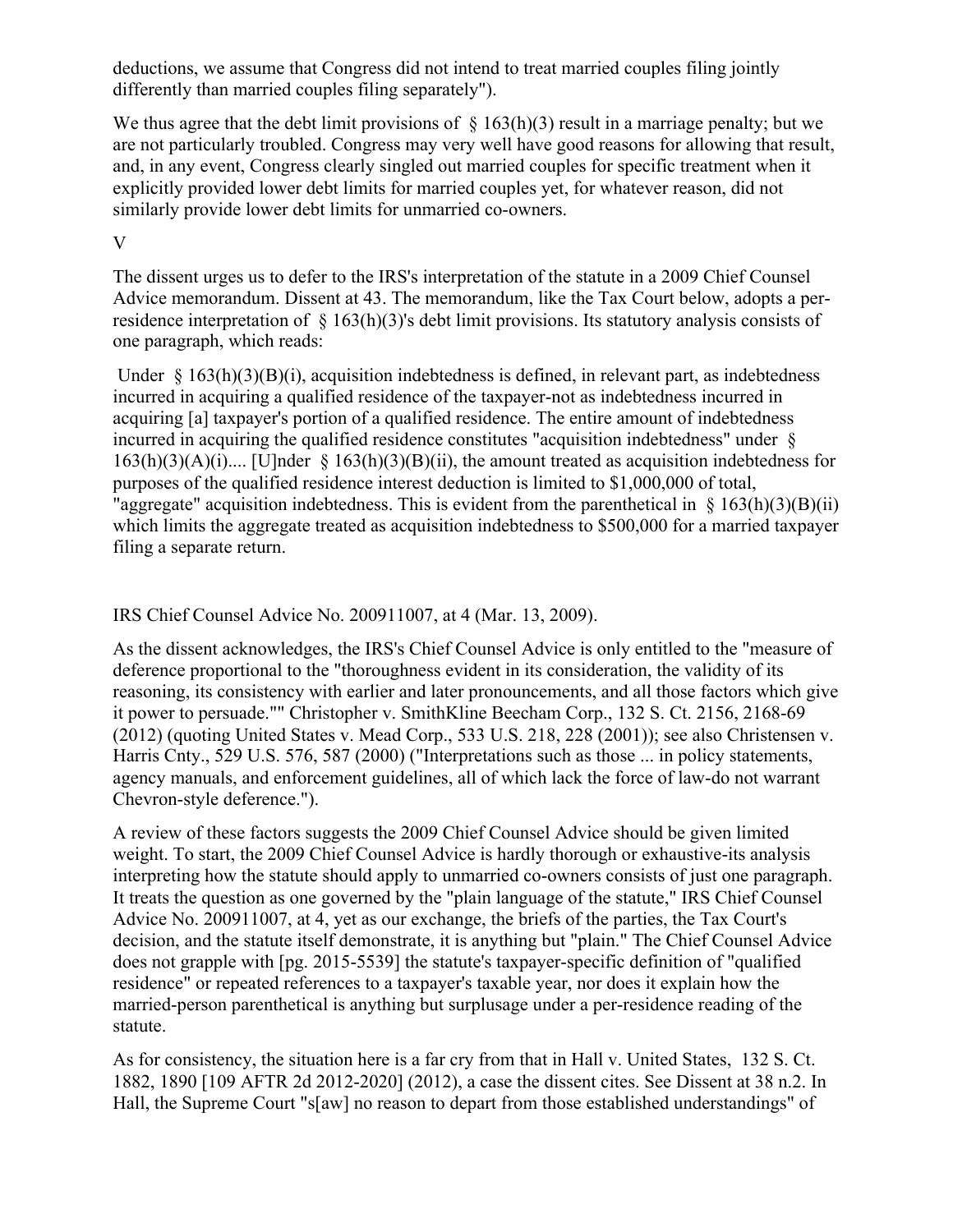bankruptcy courts, bankruptcy commentators, and the IRS's consistent position for over a decade in an IRS Chief Counsel Advice memorandum, the Internal Revenue manual, and an IRS Litigation Guideline Memorandum. See Hall , 132 S. Ct. at 1889-90. Here, by contrast, there is no comparable consensus. Aside from the IRS's litigation position in this case, it appears that the 2009 Chief Counsel Advice-which is just six years old-is the IRS's only pronouncement addressing how § 163(h)(3)'s debt limits apply to unmarried co-owners. 12 The agency's guidance is closer to a "mere[] ... litigating position" than to an "agency interpretation of "longstanding" duration." Dissent at 43 (quoting Alaska Dep't of Envtl. Conservation v. EPA, 540 U.S. 461, 487-88 (2004)).

Even putting all that aside, we are not persuaded by the reasoning in the IRS's 2009 guidance. The 2009 Chief Counsel Advice reasons that "acquisition indebtedness" is defined in the statute "as indebtedness incurred in acquiring a qualified residence of the taxpayer-not as indebtedness incurred in acquiring [a] taxpayer's portion of a qualified residence," and concludes that unmarried co-owners are "limited to \$1,000,000 of total, "aggregate" acquisition indebtedness." IRS Chief Counsel Advice No. 200911007, at 4. But this begs the question. As we have explained, although the statute limits "[t]he aggregate amount treated" as acquisition or home equity debt, it does not say to whom or what the limits apply.

Indeed, we are not convinced the dissent is fully persuaded by the 2009 Chief Counsel Advice either. Although the dissent extols the IRS's "reasonable and persuasive" "position," Dissent at 43, the dissent only briefly discusses the Chief Counsel's actual reasoning. And as for the IRS's arguments on appeal, the dissent shies away from the IRS's principal argument-i.e., that "the focus of the statute is on the residence, not on the taxpayer." We have explained (in Part III.B) why this argument fails, yet the dissent offers no response.

What is more, in one important respect, the dissent rejects the IRS's interpretation. According to the dissent, the married-person parenthetical is not superfluous because it imposes a "statutory penalty" on married individuals who decide to file separately. Id. at 48. Under this view, two unmarried co-owners are entitled to a total debt limit of \$1.1 million, a married couple filing jointly is entitled to a total debt limit of \$1.1 million, and even a single individual is entitled to a total debt limit of \$1.1 million-but a married couple filing separately is entitled to a total debt limit of \$550,000. See id. at 46-47.

To our knowledge, however, neither the IRS nor the Tax Court has ever adopted the dissent's interpretation. As the IRS explained in its brief on appeal, "The parenthetical language in the acquisition indebtedness limitation in  $\S$  163(h)(3)(B)(ii) provides that married taxpayers who file separate returns are limited to acquisition indebtedness of \$500,000 each. " (Emphasis added.) Accord Sophy, 138 T.C. at 212 ("[M]arried taxpayers who file separate returns are limited to acquisition indebtedness of \$500,000 each...." (emphasis added)); Bronstein, 138 T.C. at 386 ("[T]he parenthetical indebtedness limitations ... are \$550,000 for each spouse filing a separate return." (emphasis added)); IRS Chief Counsel Advice No. 200911007, at 4 (explaining that the per-residence operation of the \$1 million limit on acquisition indebtedness "is evident from the [married-person] parenthetical," thus implying that each separately filing spouse gets a separate \$500,000 aggregate debt limit). On this issue there is a consensus, and the dissent is on the wrong side.

At bottom, although an IRS Chief Counsel Advice statement "is helpful in determining the position of the IRS," it is an internal IRS memorandum prepared by an individual IRS attorney. Wells Fargo & Co. v. United States, 119 Fed. Cl. 27, 38 (2014). The document itself cautions that it "may not be used or cited as precedent." IRS Chief Counsel Advice No. 200911007, at 1.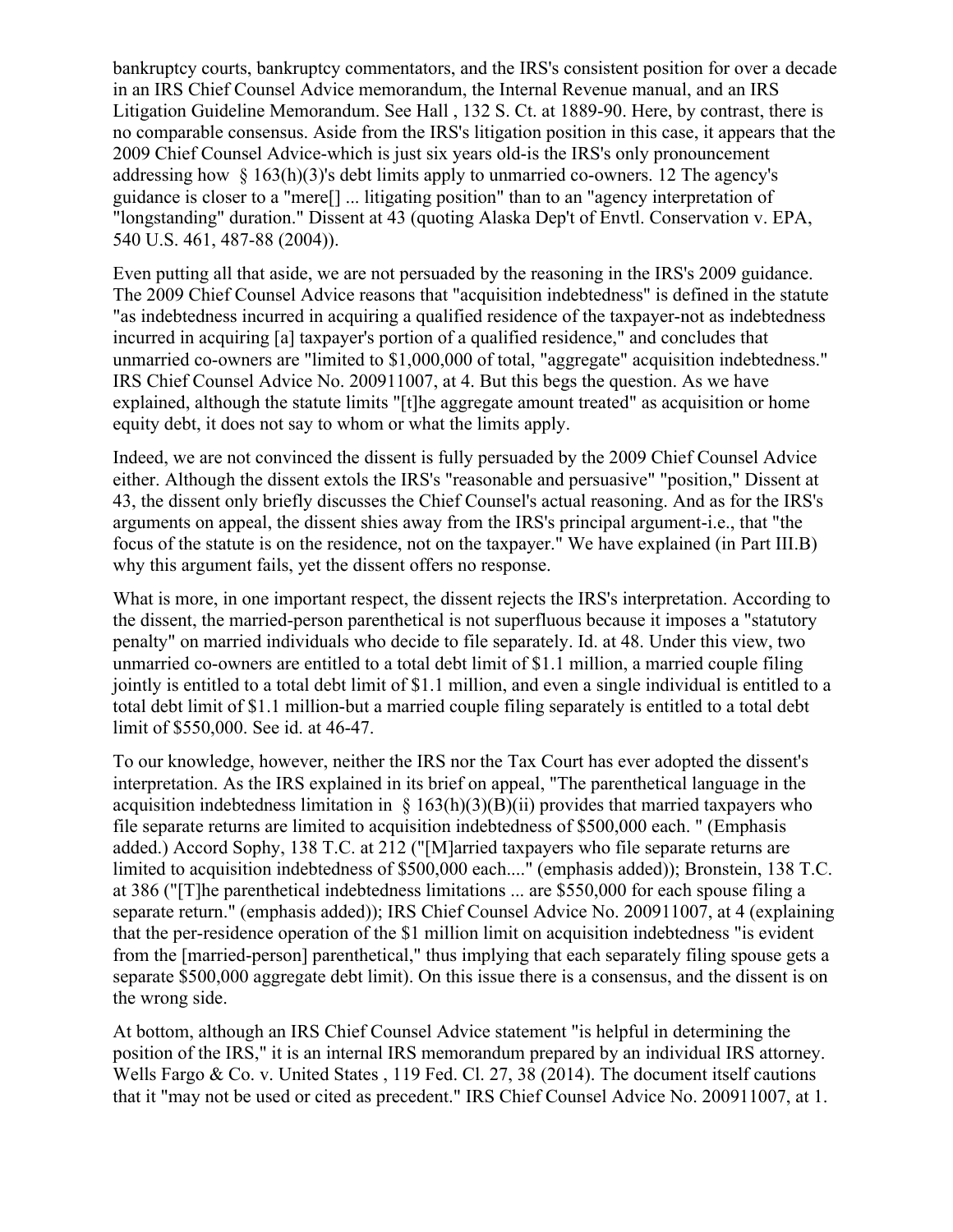Indeed, the IRS could issue a memorandum taking the opposite position tomorrow, "apparently without revoking the earlier guidance." Wells Fargo, 119 Fed. Cl. at 38 n.12.

Every factor the dissent says we should consider suggests that the IRS's interpretation [pg. 2015- 5540] should not be given significant weight. Having considered the IRS's reasoning as set out in the 2009 Chief Counsel Advice and the IRS's briefs on appeal, we decline to adopt its interpretation.

# VI

We hold that 26 U.S.C. § 163(h)(3)'s debt limit provisions apply on a per-taxpayer basis to unmarried co-owners of a qualified residence. We infer this conclusion from the text of the statute: By expressly providing that married individuals filing separate returns are entitled to deduct interest on up to \$550,000 of home debt each, Congress implied that unmarried coowners filing separate returns are entitled to deduct interest on up to \$1.1 million of home debt each. We accordingly reverse the Tax Court's decision and remand for the limited purpose of allowing the parties to determine, in a manner consistent with this opinion, the proper amount of qualified residence interest that petitioners are entitled to deduct, as well as the proper amount of any remaining deficiency.

# REVERSED and REMANDED.

Judge: IKUTA, Circuit Judge, dissenting:

Today the majority interprets the Tax Code to allow unmarried taxpayers who buy an expensive residence together to deduct twice the amount of interest paid on the debt secured by their residence than spouses would be allowed to deduct. While the language of the relevant statute is ambiguous, the IRS has offered an interpretation that limits unmarried taxpayers in this situation to deducting the same amount as married taxpayers filing jointly. Because we should defer to this reasonable interpretation by the IRS, I dissent.

### I

The Internal Revenue Code provides that interest paid or accrued on indebtedness shall generally be allowed as a federal tax deduction. 26 U.S.C. § 163(a). Deductions for personal interest paid or accrued are generally disallowed. Id. § 163(h)(1). Congress made an exception from this disallowance for "qualified residence interest (within the meaning of  $\lceil \frac{8}{2} \cdot 163(h)(3) \rceil$ )." Id.  $\frac{8}{2}$ 163(h)(2). "Qualified residence interest" is defined in  $\S$  163(h)(3) as follows:

(3) Qualified residence interest-For purposes of this subsection-

(A) In general.-The term "qualified residence interest" means any interest which is paid or accrued during the taxable year on-

- ((i)) acquisition indebtedness with respect to any qualified residence of the taxpayer, or
- ((ii)) home equity indebtedness with respect to any qualified residence of the taxpayer.

The statute defines "qualified residence" as "the principal residence" of a taxpayer and one other selected home used as a residence. Id.  $\S 163(h)(4)(A)(i)$ . The term "acquisition indebtedness," is defined as debt "incurred in acquiring, constructing, or substantially improving any qualified residence of the taxpayer, and [which] is secured by such residence." Id. § 163(h)(3)(B). But not all such debt counts as acquisition indebtedness. Rather, "[t]he aggregate amount treated as acquisition indebtedness for any period shall not exceed \$1,000,000 (\$500,000 in the case of a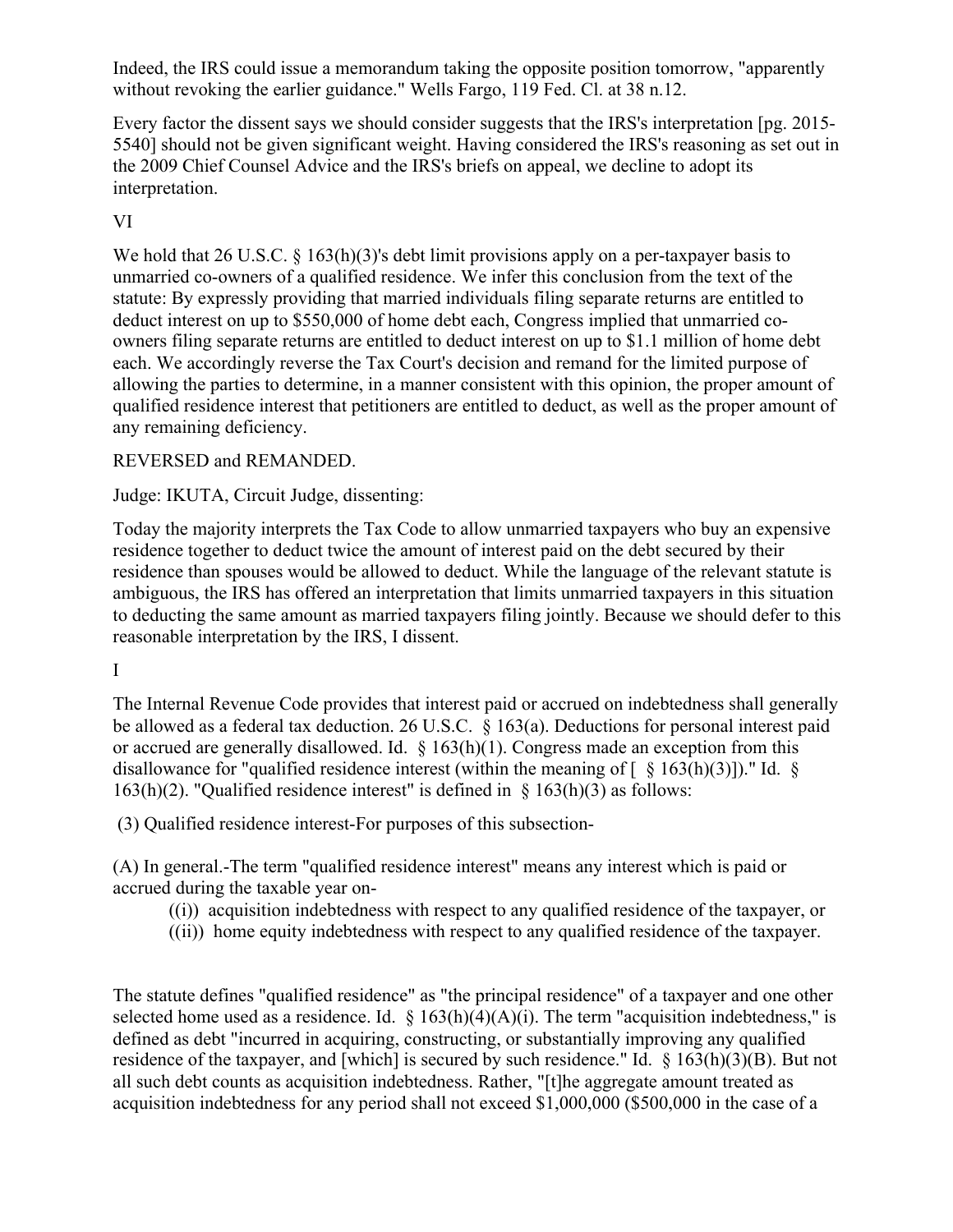married individual filing a separate return)." Id.  $\S$  163(h)(3)(B)(ii). Similarly, the term "home equity indebtedness" is defined as "indebtedness (other than acquisition indebtedness) secured by a qualified residence...." Id.  $\S$  163(h)(3)(C)(i). But again, not all the debt secured by the qualified residence counts as home equity indebtedness. Like the case of acquisition indebtedness, "[t]he aggregate amount treated as home equity indebtedness for any period shall not exceed \$100,000 (\$50,000 in the case of a separate return by a married individual)." Id. §  $163(h)(3)(C)(ii)$ .

The IRS has adopted a straightforward application of this statute when there is a single taxpayer or a married couple filing jointly. If a qualified residence serves as security for debt that is more than the specified \$1.1 million, only the interest payments on the allowed \$1.1 million of the debt are deductible. In the case of an individual taxpayer, the IRS calculates the proportion of the taxpayer's total interest payments that is deductible by dividing the \$1.1 million of debt by the total amount of debt secured by the qualified residence. See 26 C.F.R.  $\S 1.163-10T(e)$ ; 1 Chief Couns. Advice, [pg. 2015-5541] IRS CCA 200911007, 2009 WL 641772. 2 So if the qualified residence is security for \$2.2 million in debt, the taxpayer can calculate the proportion of interest payments that is deductible by dividing \$1.1 million (the total aggregate debt allowed by the statute) by \$2.2 million (the total amount of debt secured by the qualified residence). The result is that the taxpayer can deduct one half of the interest the taxpayer paid on the total debt.

Similarly, spouses filing jointly are subject to the \$1,000,000 limit on acquisition indebtedness and the \$100,000 limit on home equity indebtedness. See Pau v. Comm'r , 73 T.C.M. (CCH) 1819, 1997 [1997 RIA TC Memo ¶97,043] WL 28678, at \*1, 12 (1997). This approach is consistent with the Tax Code's typical treatment of a married couple filing jointly as one taxpayer, who together have an aggregate debt and together are subject to the statutory limit on how much interest they may deduct. See, e.g., 26 C.F.R. § 1.179-2(b)(5)(i) ("A husband and wife who file a joint income tax return ... are treated as one taxpayer in determining the amount of the dollar limitation under ... this section."); 26 C.F.R.  $\S$  1.469-1T(j)(1) ("[S] pouses filing a joint return for a taxable year shall be treated for such year as one taxpayer for purposes of section 469.").

The IRS has also explained how this methodology applies when there are unmarried co-owners of a qualified residence. See Chief Couns. Advice, IRS CCA 200911007, 2009 WL 641772. Under the IRS's interpretation, regardless of the number of unmarried taxpayers who have an ownership interest in a qualified residence, only interest payments on \$1.1 million of the debt encumbering that qualified residence are deductible. Therefore, the IRS applies its formula as follows: each co-owner who has an ownership interest in the qualified residence may deduct a percentage of the interest payments the co-owner paid or accrued, in proportion to the total aggregate debt allowed by the statute (\$1.1 million) divided by the total amount of debt secured by the qualified residence. In other words, if a taxpayer has an ownership interest in a qualified residence that is security for \$2.2 million of debt, the taxpayer can deduct one half of the interest payments that the taxpayer made on that debt (\$1.1 million debt allowed by statute divided by \$2.2 million debt secured by the qualified residence). The other co-owners can do the same.

II

Bruce Voss and Charles Sophy argue that we should reject the IRS's interpretation of 26 U.S.C. § 163(h) and allow them double the deductible interest that an individual taxpayer or married couple filing jointly would get. Voss and Sophy are an unmarried couple who both claim the same qualified residence, which is comprised of two houses. In order to purchase their primary home in Beverly Hills, California, they took out a \$2,240,000 loan. They also borrowed another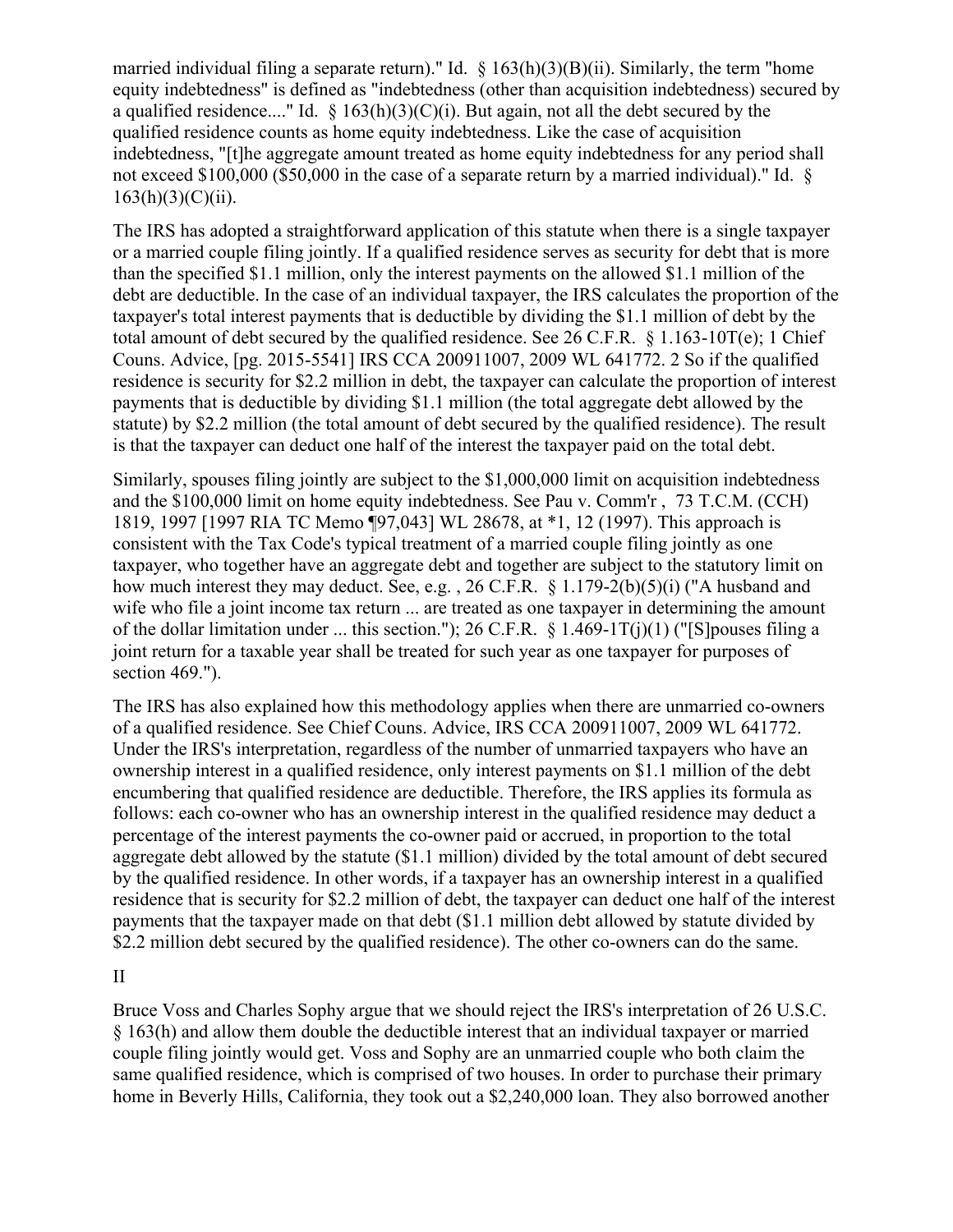\$300,000 home equity line of credit secured by the Beverly Hills home. In order to purchase their second home in Rancho Mirage, California, they took out a \$486,300 loan. Voss and Sophy purchased these houses as joint tenants, meaning that each had an undivided one-half interest in the house. They also agreed to be jointly and severally liable on all loans.

Voss and Sophy filed separate tax returns for tax years 2006 and 2007. The average balance on the two mortgages and home equity line of credit was approximately \$2.7 million in tax years 2006 and 2007. Nevertheless, both Voss and Sophy claimed deductions for the full amount of interest each had paid on the loans on their qualified residence. 3

The IRS issued notices of deficiency because Voss and Sophy had claimed deductions that exceeded the limits allowed by the Internal Revenue Code. According to the IRS, Voss and Sophy could claim deductions for interest they had paid on the first \$1.1 million of the \$2.7 million debt, pursuant to 26 U.S.C. § 163(h)(3), and were not entitled to claim deductions for interest paid on the entire \$2.7 million of the debt. The tax court agreed.

On appeal, Voss and Sophy argue for a different interpretation of § 163(h) and therefore a different application of the IRS formula. Voss and Sophy claim that the \$1.1 million "aggregate amount" of debt that can be treated as acquisition and home equity indebtedness for purposes of § 163(h)(3)(B) does not relate to the total amount of debt encumbering a qualified residence. Instead, if the total amount of debt encumbering a qualified residence exceeds \$1.1 million, the co-owners may effectively divide that total amount of debt between themselves and each deduct interest payments on up to \$1.1 million of their portion of the total debt. For example, if a \$2.2 million debt is secured [pg. 2015-5542] by a qualified residence owned by two co-owners, Voss and Sophy claim that the co-owners can divide the debt equally between themselves. Under this theory, Co-Owner 1 could deduct interest payments made on \$1.1 million of debt (i.e., 100 percent of Co-Owner 1's interest payments), and of course, Co-Owner 2 could do the same thing. As a result, the co-owners could deduct interest payments on \$2.2 million of debt secured by their qualified residence, even though a married couple filing jointly or a single taxpayer could deduct interest on only \$1.1 million of debt.

Applying their interpretation, Voss argues that, because he and Sophy each have an "equal share of the mortgage," he and Sophy have divided the \$2.7 million debt between themselves on a fifty-fifty basis. Therefore, Voss can deduct interest payments made on \$1.1 million of his \$1.35 million portion of the debt secured by his qualified residence. Dividing \$1.1 million (the total aggregate debt allowed by the statute) by \$1.35 million (Voss's self-apportioned amount of debt secured by the qualified residence), this means about 80 percent of his interest payments is deductible. And, the argument goes, Sophy can do the same thing. As a result, Voss and Sophy claim they can deduct 80 percent of the interest paid on \$2.7 million, the total indebtedness on their qualified residence, rather than deducting 40 percent of the interest paid on that debt had they been a married couple.

# III

Voss and Sophy's approach to § 163(h) should be rejected because it is contrary to the IRS's reasonable and persuasive interpretation of the statute. Voss and Sophy cannot claim that the plain language of § 163(h) compels their interpretation; rather, the statute gives no indication that multiple co-owners may each "treat" \$1.1 million of debt as "acquisition indebtedness" or "home equity indebtedness" for purposes of an interest deduction. In these circumstances, we can afford respect to an agency's interpretation of a statute, whether it is offered in an opinion letter, policy statement, agency manual, or even a well-reasoned legal brief. See Christensen v. Harris Cnty., 529 U.S. 576, 587 (2000) (citing Skidmore v. Swift & Co., 323 U.S. 134, 140 (1944)); see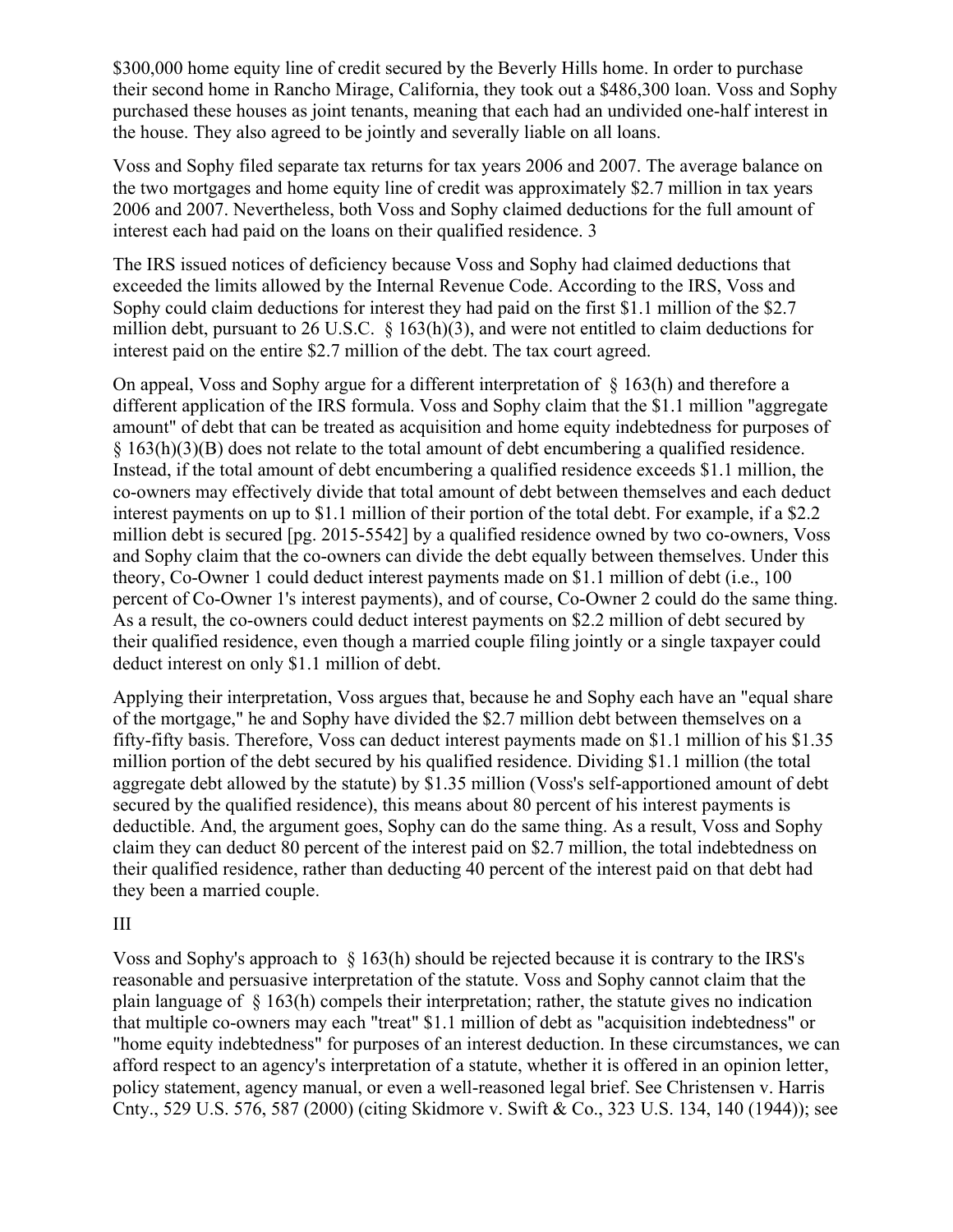also Christopher v. SmithKline Beecham Corp., 132 S. Ct. 2156, 2165-66, 2169 (2012). An agency interpretation of a statute is entitled to a "measure of deference proportional to the ""thoroughness evident in its consideration, the validity of its reasoning, its consistency with earlier and later pronouncements, and all those factors which give it power to persuade.""" Christopher, 132 S. Ct. at 2168-69 (quoting United States v. Mead Corp., 533 U.S. 218, 228 (2001) (quoting Skidmore, 323 U.S. at 140)). We also consider the specialized and technical expertise of the agency, see Skidmore, 323 U.S. at 140 (noting that the "rulings, interpretations and opinions" of an agency "constitute a body of experience and informed judgment to which courts and litigants may properly resort for guidance"), as well as whether the agency's guidance is longstanding or merely a litigating position. See Alaska Dept. of Envtl. Conservation v. EPA, 540 U.S. 461, 487-88 (2004) ("We "normally accord particular deference to an agency interpretation of "longstanding" duration ...."" (quoting Barnhart v. Walton, 535 U.S. 212, 220  $(2002))$ ).

Here, the IRS's position, expressed in its legal brief on appeal and in its 2009 Chief Counsel Advice statement, is both reasonable and persuasive. First, it is consistent with the text of the statute: the language of  $\S$  163(h)(3) is reasonably read to establish that the debt limit of \$1.1 million per qualified residence applies regardless whether there is one owner or two co-owners. The fact that "acquisition indebtedness" is defined as debt secured by a qualified residence suggests that Congress also contemplated that the "aggregate amount treated as acquisition indebtedness" was also defined with respect to a qualified residence. 26 U.S.C. §163(h)(3)(B).

And the IRS's interpretation is more persuasive than Voss and Sophy's interpretation, which would result in a windfall to unmarried taxpayers. See Tablada v. Thomas, 533 F.3d 800, 807 (9th Cir. 2008) (holding that the Bureau of Prisons's method for calculating good time credits was a reasonable interpretation of the statute, in part because the plaintiff's contrary method would result in a "windfall" to prisoners that Congress did not intend). There is no basis to infer that Congress intended to allow unmarried co-owners of a qualified residence filing separately to deduct interest on up to \$2.2 million of debt, while limiting married co-owners of a qualified residence to deduct interest on only half that (only up to \$1.1 million of debt). A more logical inference is that the deduction was aimed at promoting home ownership for ordinary folks, not to help wealthy individuals purchase mansions that are encumbered with more than \$1.1 million of debt.

Third, the IRS has applied its expert interpretation of § 163(h) consistently for many years. See id. at 807-08 (noting that the Bureau of Prisons had calculated good time credits by a consistent methodology for at least sixteen years). The IRS first set forth a methodology [pg. 2015-5543] for determining what proportion of a taxpayer's interest payments is deductible in 1987, when it promulgated regulation  $\S 1.163-10T(e)$ . It explained how this method applied to co-owners of a qualified residence in its Chief Counsel Advice statement in 2009. IRS CCA 200911007, 2009 WL 641772. There is no dispute that the IRS's approach for calculating the deductibility of interest payments under  $\S$  163(h)(3)(B) is not merely "an agency's convenient litigating position." Bowen v. Georgetown Univ. Hosp., 488 U.S. 204, 213 (1988). Under these circumstances, it is appropriate to defer to the IRS's specialized expertise and understanding of what best effectuates the purpose of the statute. 4

In response to the IRS's reasonable interpretation of  $\S$  163(h)(3)(B), Voss and Sophy look for help in a separate section of the Tax Code governing apportioning gain based on the sale of a residence, 26 U.S.C. § 121, and its accompanying regulation, 26 C.F.R. § 1.121-2. Section 121 allows a taxpayer who sells a residence to exclude up to \$250,000 of gain from gross income. 26 U.S.C. § 121(b)(1). The regulations clarify that "[i]f taxpayers jointly own a principal residence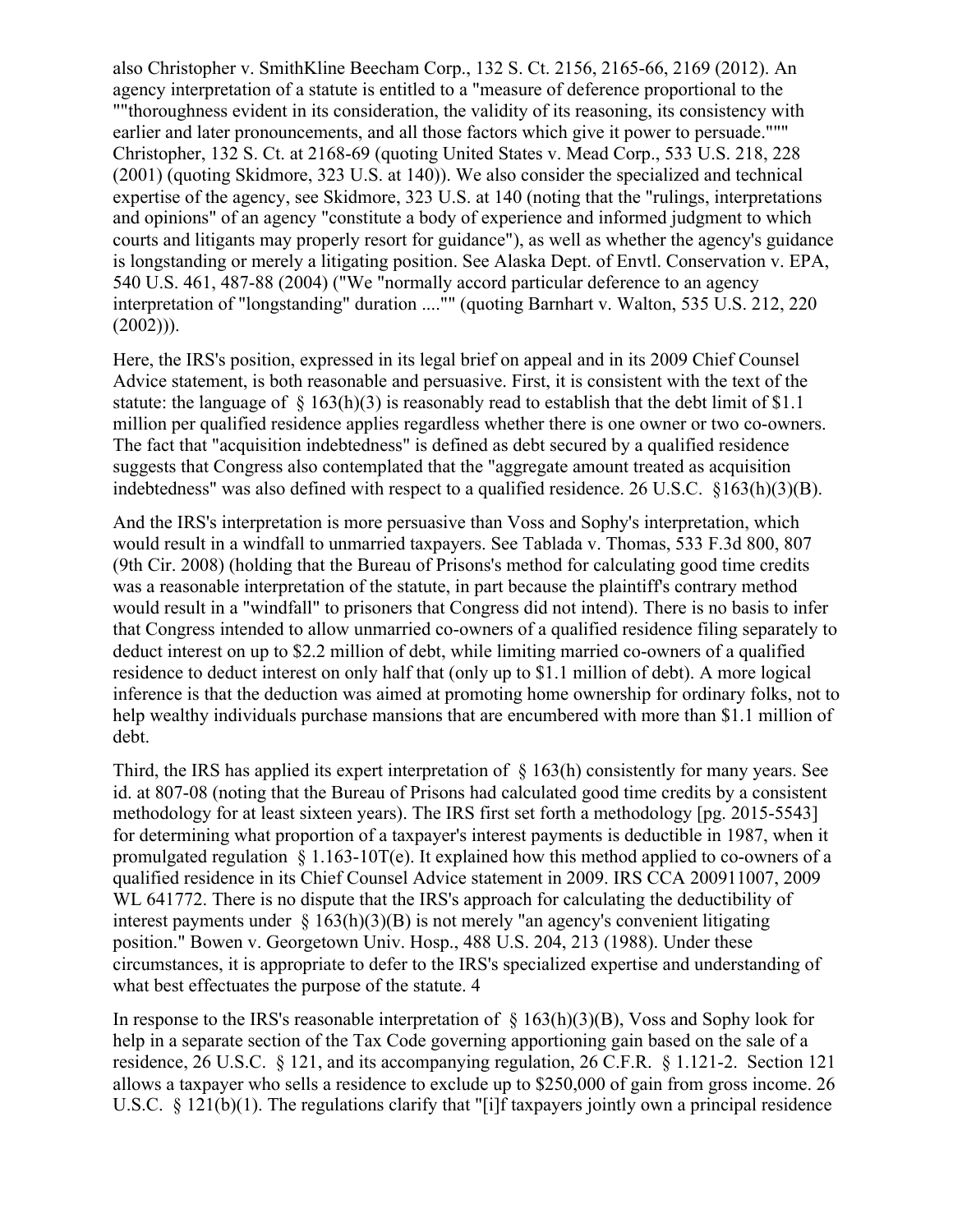but file separate returns, each taxpayer may exclude from gross income up to \$250,000 of gain that is attributable to each taxpayer's interest in the property...." 26 C.F.R. § 1.121-2(a)(2). Voss and Sophy argue that because § 163(h) cross-references 26 U.S.C. § 121 for the definition of a "qualified residence," the methodology set forth in  $\S$  1.121-2(a)(2) should also apply to  $\S$ 163(h). Accordingly, they argue, because they jointly own a qualified residence, and file separate returns, they should likewise be able to deduct the amount of interest each paid on \$1.1 million of debt out of each co-owner's "equal share of the mortgage." But section 121 provides Voss and Sophy no support because it has nothing to do with  $\S$  163(h)(3). Other than the use of  $\S$  121 for the definition of "qualified residence," there is no indication that either Congress or the IRS contemplated that the methodology in  $\S 1.121-2(a)$  should be used to determine the method of determining which interest is deductible under 26 U.S.C. § 163(h)(3). Voss and Sophy's argument merely shows the IRS knew how to authorize such a methodology when it chose to do so, which it did not when interpreting § 163(h).

In the absence of an IRS regulation interpreting  $\S$  163(h) as allowing co-owners to claim deductions attributable to more than \$1.1 million of debt for a co-owned qualified residence, we should defer to the IRS's interpretation of the statute as limiting co-owners to deducting interest on \$1.1 million of debt out of the total acquisition and home equity debt secured by the qualified residence. See Christensen, 529 U.S. at 587.

### IV

The majority agrees that the statute is silent as to how to apply the debt limit of \$1.1 million when there are co-owners of a qualified residence. Maj. Op. at 7, 14. The majority therefore exerts "considerable effort," id. at 14, to find textual support for using the approach demanded by Voss and Sophy. The majority bases its ruling on the thinnest of reeds: the parenthetical in § 163(h)(3) that specifies that a married individual filing separately can deduct interest payments on half the amount of debt compared to a single individual or a married couple filing jointly. According to the majority, in order to avoid absurdity, we should read the marriage parenthetical as allowing married individuals filing separately each to deduct interest on \$550,000 of debt. Maj. Op. at 16-17. If married individuals filing separately were not each able to deduct interest on \$550,000 of debt through some unspecified calculation methodology, the majority asserts, spouses filing separately would receive half the deduction of spouses filing jointly. This is absurd, the majority claims, because a different debt limit for a jointly filing couple and a separately filing couple is "surely not what the statute intended." Maj. Op. at 17. The majority then leaps from this inferred congressional intent to a different conclusion: Congress must also have intended to allow all unmarried individuals who co-own a qualified residence secured by debt to deduct interest on the full debt limit, \$1.1 million.

This argument too fails. First, effectuating the majority's approach to the marriage parenthetical would presumably entail allowing a married taxpayer filing separately to deduct his or her own interest payments on the debt in the proportion of \$550,000 divided by one half of the total debt secured by the qualified residence. See Maj. Op. at 28 n.11 (agreeing that the IRS's formula set out in  $\S 1.163-10T(e)$  "may need to be adjusted to account for the situation of separately filing co-owners, whether married or unmarried"). If each married taxpayer took this approach, married taxpayers filing sepa[pg. 2015-5544] rately would deduct the same amount of interest as married taxpayers filing jointly. But this approach fails for the same reason Voss and Sophy's apportionment theory fails: it flies free of the statutory language that limits the amount "treated" as acquisition or home equity indebtedness to a capped amount out of the total acquisition or home equity indebtedness secured by the residence (rather than one co-owner's half of that total debt). 5 We should instead defer to the IRS's reasonable interpretation that the statute defines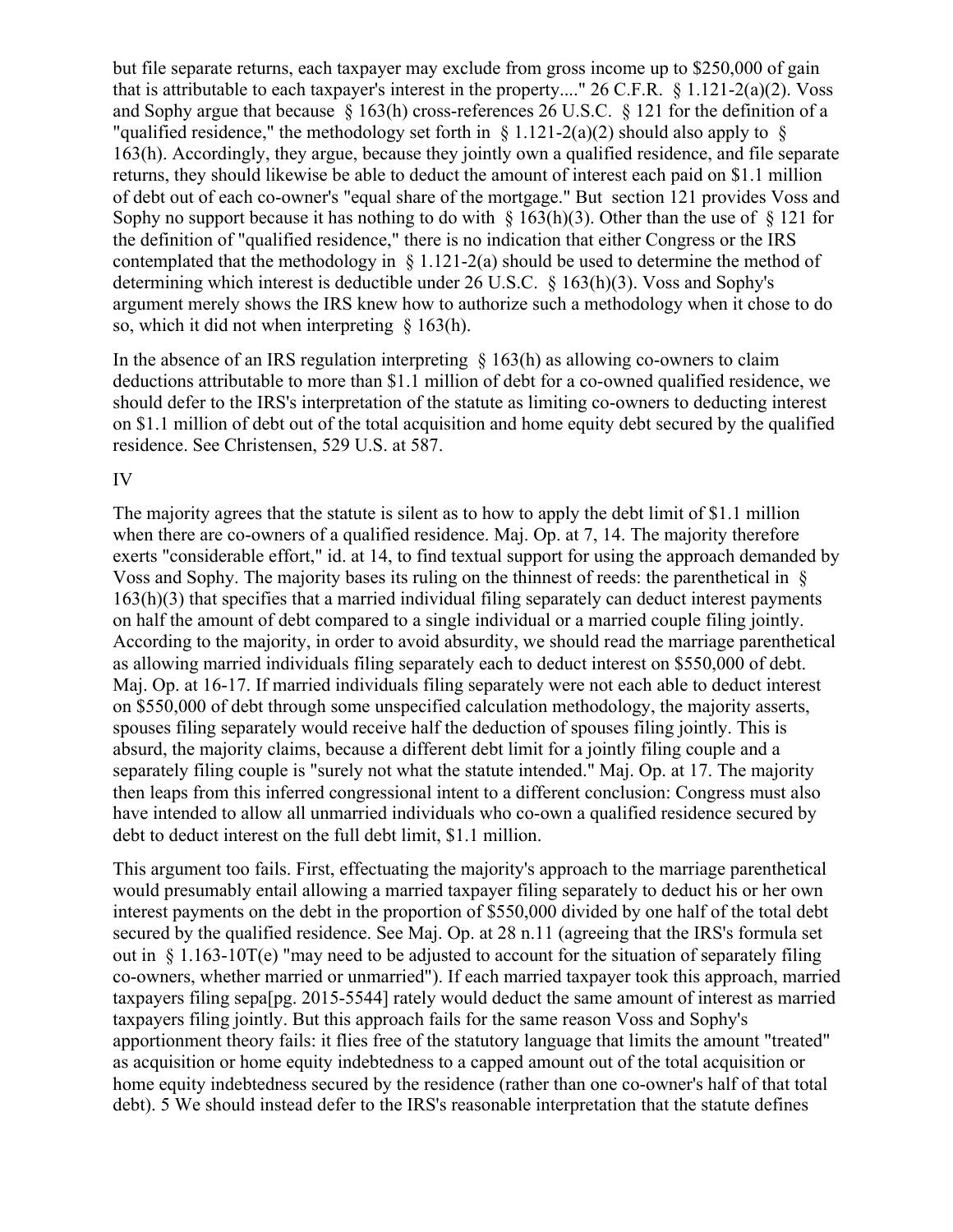"acquisition indebtedness" as "indebtedness incurred in acquiring a qualified residence of the taxpayer - not as indebtedness incurred in acquiring taxpayer's portion of a qualified residence." IRS CCA 200911007, 2009 WL 641772.

More importantly, the majority's argumentum ad absurdum fails because imposing a penalty on married individuals for filing separately would not be not absurd. We know that Congress could reasonably decide to discourage a married couple from filing separate returns to minimize taxes, because it has imposed such penalties in other portions of the Tax Code. For example, the Tax Code prohibits married individuals filing separately from claiming certain tax credits or deducting interest on other types of loans. See, e.g., 26 U.S.C. § 32(d) (married individual filing separately is not eligible for an earned income credit); id. § 221(e) (married individual filing separately is not eligible for deducting interest on student loans). Indeed, a tax court has already held that the plain language of  $\S$  163(h) may result in a penalty on a married couple filing separately compared to a married couple filing jointly. See Bronstein v. Comm'r, 138 T.C. 382, 383-84 (2012) (rejecting a taxpayer's argument that Congress intended for married couples filing separately to receive the same treatment under  $\S$  163(h)(3) as married couples filing jointly).

Rather, the absurdity argument works against the majority. The majority's approach would result in spouses filing jointly (or separately) getting half the total deduction of unmarried individuals. 6 The majority writes this off as a marriage penalty, supported by hypothetical policy reasons why Congress may have intended such a result. Maj. Op. at 28-30. But the majority's view that Congress intended to penalize married co-owners by giving them half the deduction allowed to unmarried co-owners seems more absurd than the view that Congress may have intended to penalize married couples filing separately. After all, it is more reasonable to think that Congress wanted to encourage married couples to file jointly to avoid a statutory penalty than it is to think that Congress wanted to encourage taxpayers not to marry (or to get divorced) in order to avoid forfeiting half the deduction they could otherwise take. Given that reasonable jurists could point to either interpretation as absurd, the better solution is to defer to the IRS's reasonable interpretation of the statute.

Finally, the majority discusses the practical difficulties that may arise if we did not allow unmarried co-owners each to deduct interest on up to \$1.1 million of debt, such as the problem of determining how much interest each of multiple hypothetical co-owners may deduct. Maj. Op. at 26-27. Following the IRS's reasonable interpretation of how the statute works, each co-owner is entitled to deduct the interest payments that the co-owner actually paid, multiplied by a fraction consisting of \$1.1 million divided by the total aggregate debt secured by the co-owner's qualified residence. So long as an individual co-owner knows the amount of interest the coowner personally paid, and how much debt is secured by the qualified residence co-owned by that taxpayer, the co-owner can calculate the amount of deductible interest. If there are policy consequences of the plain language that Congress did not intend, Congress can amend the statute itself.

The majority concedes that the statute is "anything but "plain"." Maj. Op. at 32. The IRS has provided a workable approach to Congress's ambiguous statute that avoids many of the problems created by the majority's opinion. Neither the majority nor Voss and Sophy offer arguments that would compel departing from this approach. I would affirm the tax court.

1 The regulation is silent as to how the deduction should be calculated in co-owner situations.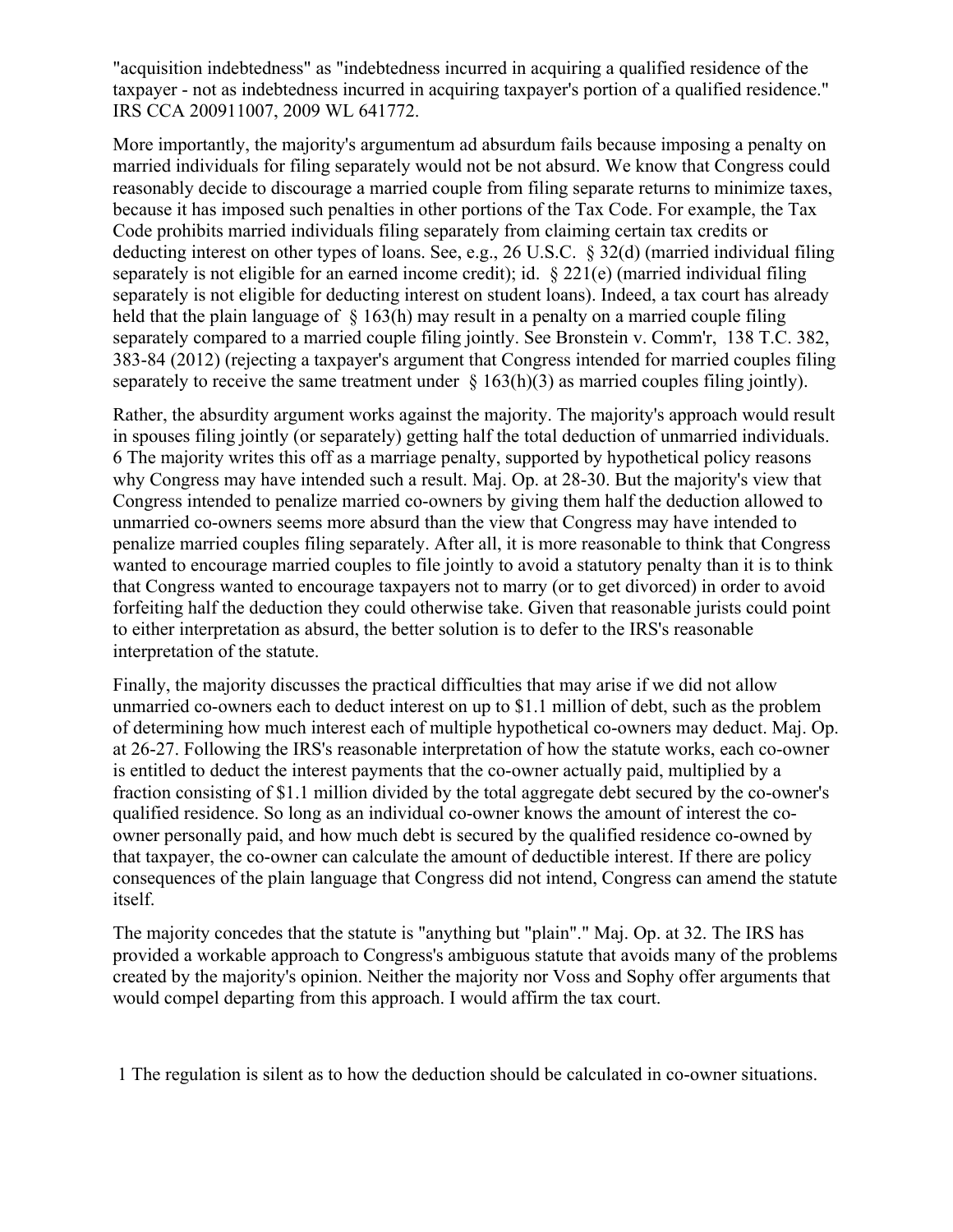2 "Acquisition indebtedness" is defined as "any indebtedness which (I) is incurred in acquiring, constructing, or substantially improving any qualified residence of the taxpayer, and (II) is secured by such residence."  $26$  U.S.C. §  $163(h)(3)(B)(i)$ . "Home equity indebtedness" is defined as "any indebtedness (other than acquisition indebtedness) secured by a qualified residence to the extent the aggregate amount of such indebtedness does not exceed (I) the fair market value of such qualified residence, reduced by (II) the amount of acquisition indebtedness with respect to such residence." Id.  $\S$  163(h)(3)(C)(i).

3 "Qualified residence interest" is defined as "any interest which is paid or accrued during the taxable year on ... acquisition indebtedness [or home equity indebtedness] with respect to any qualified residence of the taxpayer." Id.  $\S$  163(h)(3)(A).

4 The parties agree that both of petitioners' homes are qualified residences under §  $163(h)(4)(A)(i)$ , that both refinanced mortgages qualify as acquisition indebtedness under §  $163(h)(3)(B)(i)$ , and that petitioners' home equity line of credit qualifies as home equity indebtedness under  $\S$  163(h)(3)(C)(i).

5 The relevant Treasury regulation, 26 C.F.R. § 1.163-10T, is also silent in this regard. The regulation provides a method of calculating qualified residence interest when the home debt exceeds the applicable debt limits in the statute, see id. § 1.163-10T(e), but it says nothing about how qualified residence interest should be calculated when there are multiple co-owners, whether married or unmarried.

6 For no apparent reason that we can tell, (C)(ii)'s parenthetical is worded differently. It states, "\$50,000 in the case of a separate return by a married individual." 26 U.S.C. § 163(h)(3)(C)(ii) (emphasis added).

7 See Pau v. Comm'r, 73 T.C.M. (CCH) 1819, 1826 [1997 RIA TC Memo ¶97,043] (1997) (holding that a married couple filing a joint return can deduct "interest paid on \$1 million of acquisition indebtedness").

8 The dissent does not disagree with this logic. See Dissent at 46-47 (noting that if the marriedperson parenthetical were interpreted in a per-taxpayer manner, "married taxpayers filing separately would deduct the same amount of interest as married taxpayers filing jointly"). Instead, the dissent attacks our premise-i.e., that the married-person parenthetical operates per taxpayer, not per residence. See id. at 47-49 (interpreting the married-person parenthetical as imposing a "penalty on married individuals for filing separately" by limiting separately filing spouses to a combined debt limit of \$550,000). As we have explained, however, the dissent's view runs contrary not only to the statute's text ("in the case of married individual filing a separate return") but also to the IRS's own uncontested interpretation of the statute.

9 That said, Congress usually accomplishes this purpose by giving each spouse half the tax benefit that the jointly filing couple gets. That may mean that if a married couple has a large mortgage and files separate returns, but only one spouse seeks the benefit, the couple may, all counted, only get half the benefit it would have received had the couple filed jointly. See, e.g., Bronstein, 138 T.C. at 384, 386 (holding that the clear language of § 163(h)(3) limited a spouse filing a separate return to \$550,000 of debt even though she paid all of the mortgage interest and her husband was unable to seek the deduction).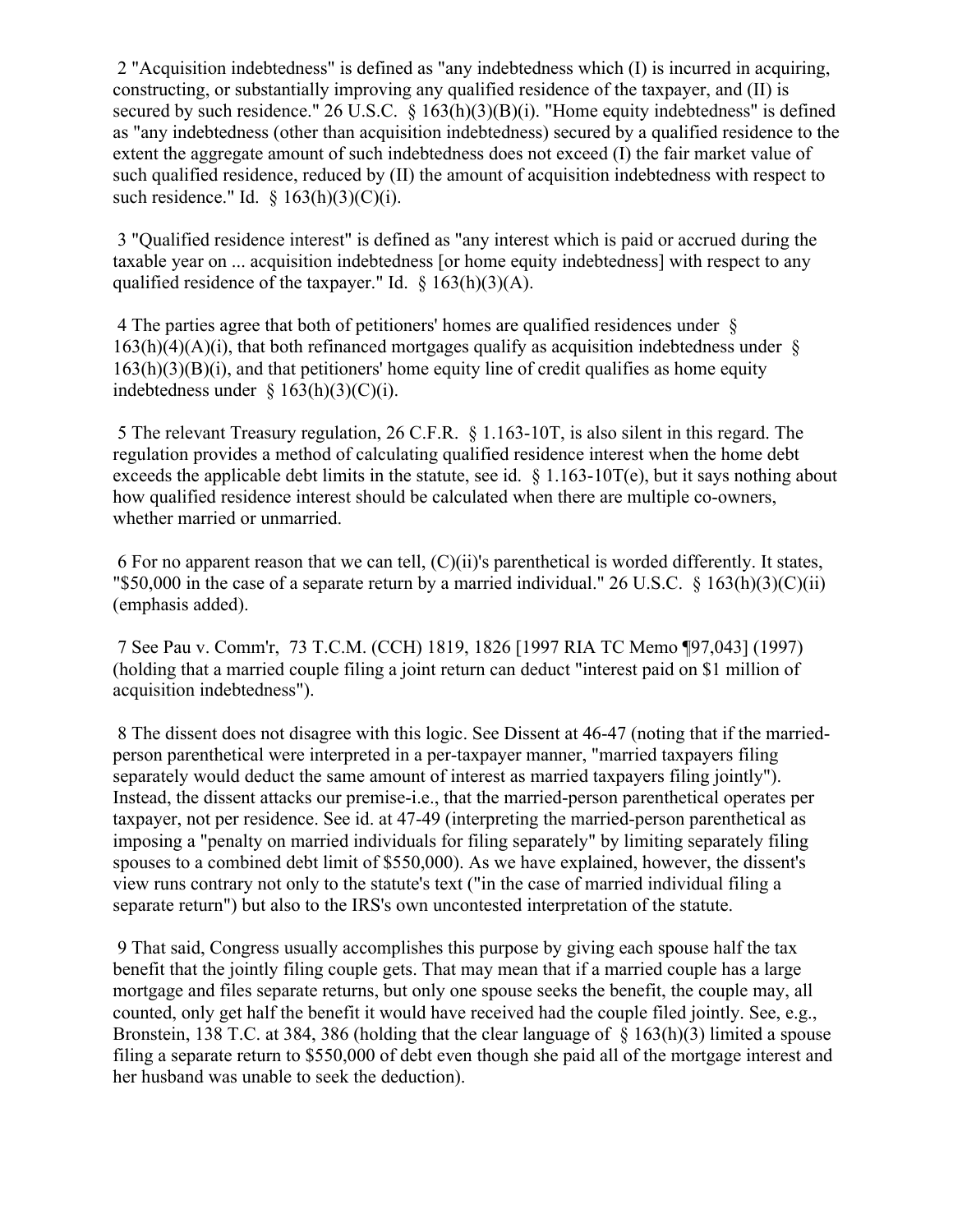10 The statute's definition of qualified residence interest is instructive. The statute defines that term to include interest on "acquisition indebtedness with respect to any qualified residence of the taxpayer." 26 U.S.C.  $\frac{163(h)(3)(A)(i)}{2}$  (emphasis added). As the Tax Court pointed out, Sophy, 138 T.C. at 211, the phrase "with respect to any qualified residence" appears to be redundant because acquisition indebtedness is defined as indebtedness "incurred in acquiring ... any qualified residence of the taxpayer," 26 U.S.C. § 163(h)(3)(B)(i) (emphasis added). Notably, however, the phrase "of the taxpayer" is also unnecessary because qualified residence is defined as "the principal residence ... of the taxpayer" and "[one] other residence of the taxpayer." Id. §  $163(h)(4)(A)(i)$  (emphasis added). Indeed, "of the taxpayer" is twice redundant: it is unnecessarily included in both the definition of qualified residence interest and the definition of acquisition indebtedness.

11 As the Treasury regulation's formula set out in 26 C.F.R. § 1.163-10T(e) only addresses the situation of a single taxpayer, the formula may need to be adjusted to account for the situation of separately filing co-owners, whether married or unmarried. See Dissent at 47 (suggesting that, if married individuals filing separately are to receive the same combined debt limit as a married couple filing jointly, the IRS would presumably have to "allow [each] married taxpayer filing separately to deduct his or her own interest payments on the debt in the proportion of \$550,000 divided by one half of the total debt secured by the qualified residence"). We leave it to the IRS to develop in the first instance a workable methodology for separately filing co-owners. The dissent also disputes our conclusion that the regulation fails to address the situation presented here, relying on the IRS's conclusion "that the regulation does apply to co-owners." Dissent at 38 n.1 (citing IRS CCA 200911007, 2009 WL 641772). But whether the IRS has interpreted its own regulation in this manner is of little import where its reasoning for doing so is a short-shrift interpretation of a statute in an opinion lacking the force of law. See Maj. Op. at 31-32.

12 Pointing to 26 C.F.R. § 1.163-10T(e), the dissent says "the IRS has applied its expert interpretation of § 163(h) consistently for many years." Dissent at 44. Yet the dissent does not dispute that § 1.163-10T(e) is completely silent as to unmarried co-owners (or any co-owners, for that matter). The 2009 Chief Counsel Advice is the one and only IRS pronouncement on the issue before us.

### Dissent footnotes:

1 26 C.F.R. § 1.163-10T discusses "qualified residence interest" in 26 U.S.C. § 163(h)(3). § 1.163-10T(e) provides a formula to determine qualified residence interest when secured debt exceeds the adjusted purchase price of a house. The parties do not dispute that it is also the applicable formula for purposes of determining what proportion of interest payments is deductible when "the average balance of the debt" exceeds the "applicable debt limit." 26 C.F.R. § 1.163-10T(e). The majority concedes that § 1.163-10T(e) applies in this context, Maj. Op. at 6, 14 n.5, but argues that it "only addresses the situation of a single taxpayer," Maj. Op. at 28 n.11. Nothing in the regulation supports the majority's assertion, however; rather, the IRS has concluded that the regulation does apply to co-owners. See IRS CCA 200911007, 2009 WL 641772.

2 Although the IRS does not deem Chief Counsel Advice letters to be precedential, courts cite these statements when they are helpful in light of an agency's expertise and established practice. See, e.g., Hall v. United States, 132 S. Ct. 1882, 1890 [109 AFTR 2d 2012-2020] (2012)